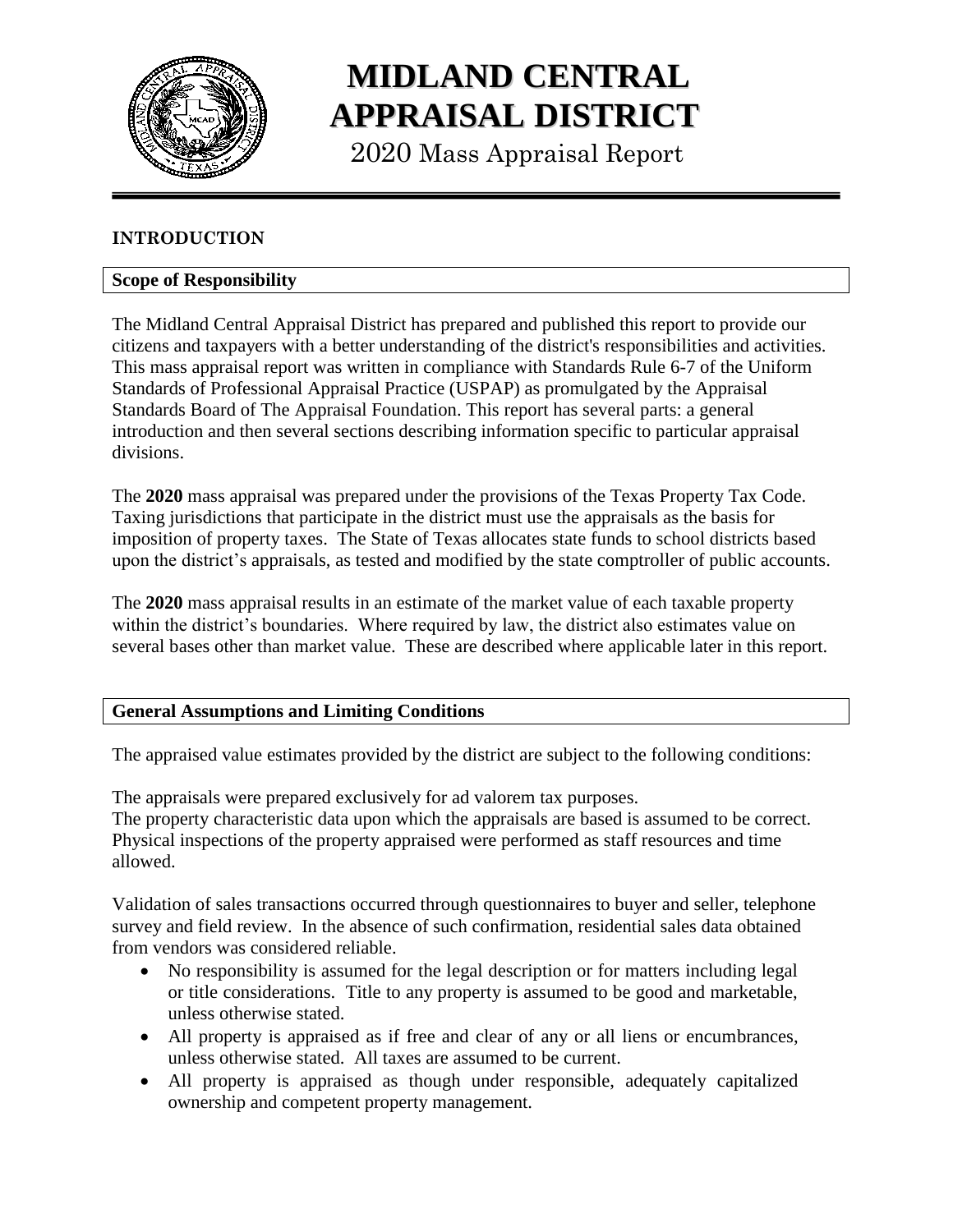- All engineering is assumed to be correct. Any plot plans and/or illustrative material contained with the appraisal records are included only to assist in visualizing the property.
- It is assumed that there is full compliance with all applicable federal, state and local environmental regulations and laws unless noncompliance is stated, defined and considered in this mass appraisal report.
- It is assumed that all applicable zoning and use regulations and restrictions have been complied with unless non-conformity has been stated, defined and considered in this mass appraisal report.
- It is assumed that all required licenses, certificates of occupancy, consents or other legislative or administrative authority from any local, state or national government or private entity or organization have been or can be obtained or renewed for any use on which the value estimate contained in this report is based.
- It is assumed that the utilization of the land and improvements of the properties described are within the boundaries or property lines, and that there are no encroachments or trespasses unless noted on the appraisal record.

Unless otherwise stated in this report, the appraiser is not aware of the existence of hazardous substances or other environmental conditions. The value estimates are predicated on the assumption that there is no such condition on or in the property or in such proximity thereto that it would cause a loss in value. No responsibility is assumed for any such conditions, or for any expertise or engineering knowledge required to discover them.

# **Effective Date of Appraisal and Date of the Report**

All appraisals are as of **January 1, 2020**. With the exception of certain inventories for which the property owner has elected a valuation date of **September 1, 2020**,

The date of this report is **June 1, 2020**.

#### **Definition of Value**

Except as otherwise provided by the Texas Tax Code (hereafter "Tax Code"), all taxable property is appraised at its "market value" as of January 1. Under Section 1.04 (7) of the tax code, "market value" is defined as the price at which a property would transfer for cash or its equivalent under prevailing market conditions if:

(A) exposed for sale in the open market with a reasonable time for the seller to find a purchaser;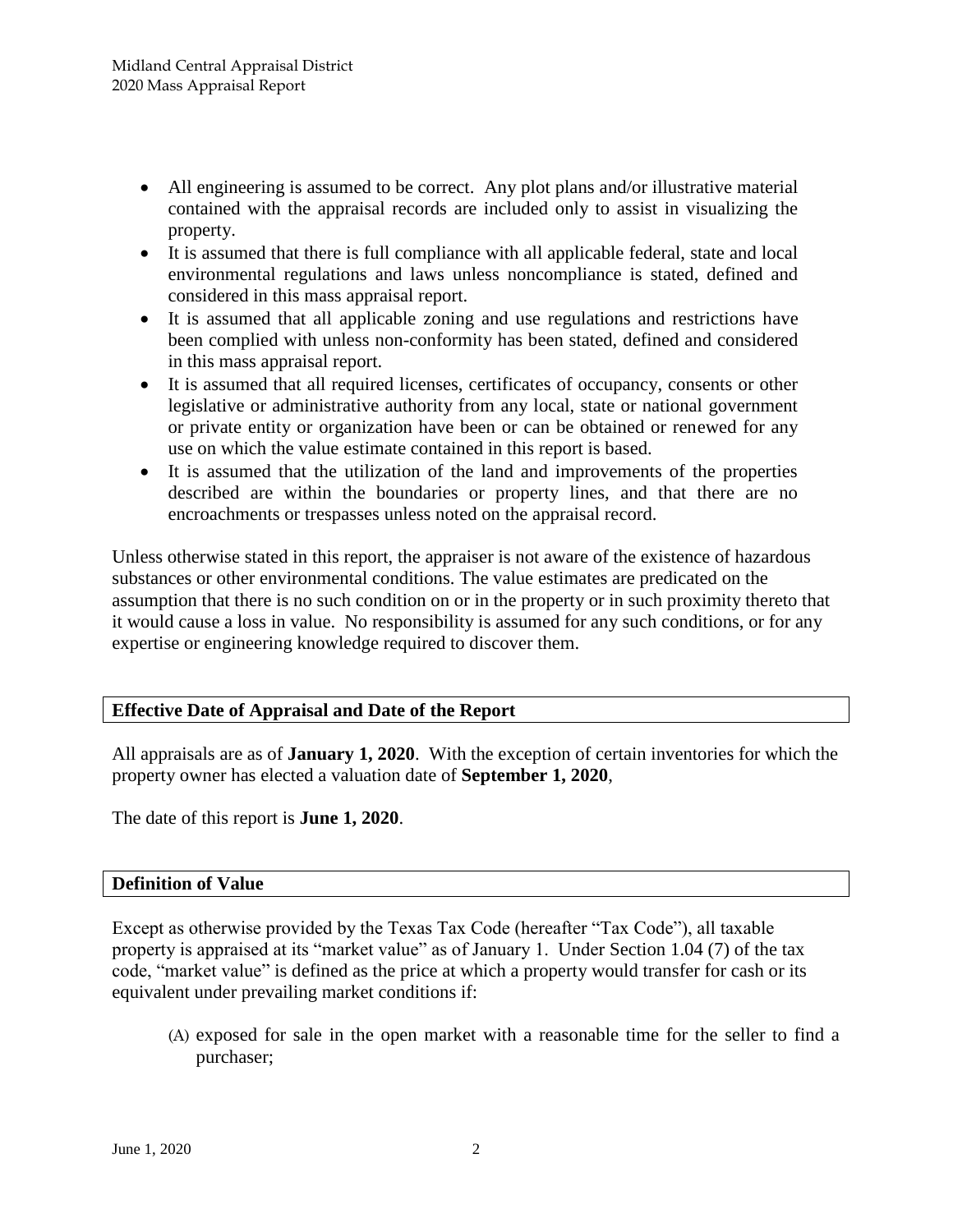- (B) both the seller and the buyer know of all the uses and purposes to which the property is adapted and for which it is capable of being used and of the enforceable restrictions on its use, and;
- (C) both the seller and buyer seek to maximize their gains and neither is in a position to take advantage of the exigencies of the other.

The Tax Code defines special appraisal provisions for the valuation of several different categories of property. Specially appraised property is taxed on a basis other than market value as defined above. These categories include residential homestead property (Sec. 23.23, Tax Code), agricultural and timber property (Chapter 23, Subchapters C and D, Tax Code), real and personal property inventory (Sec. 23.12, Tax Code), certain types of dealer inventory (Sec. 23.121, 23.124, 23.1241 and 23.127), and nominal (Sec. 23.18) or restricted use properties (Sec. 23.83).

# **Properties Appraised**

The mass appraisal appraised all taxable real and personal property known to the district as of the date of this report, with the exception of certain properties on which valuation was not complete as of the date of this report. These, by law, will be appraised and supplemented to the jurisdictions after equalization. The property rights appraised were fee simple interests, with the exception of leasehold interests in property exempt to the holder of the property's title. The latter are appraised under a statutory formula described in Sec. 25.07, Tax Code. The description and identification of each property appraised is included in the appraisal records submitted to the Midland Central Appraisal Review Board as of the date of this report.

# **Scope of Work Used to Develop the Appraisal**

This mass appraisal appraised all taxable real and tangible personal property within the boundaries of the Midland Central Appraisal District, which encompasses all of Midland County, Texas, including a part of one adjacent county. This involves approximately 69,047 accounts. The district distributes the work of the appraisal among several appraisal personnel. The following sections describe, by area of responsibility, the scope of work performed and those items addressed in USPAP standard 6-7 (k) through (p).

The Chief Appraiser, who is the chief executive officer of the appraisal district, manages the district. All district employees report to the chief appraiser through their immediate supervisor. The district is further subdivided into four departments. The four departments are as follows,

(1) Appraisal: responsible for all appraisal activities,

(2) Support Services: responsible for property records maintenance, taxpayer information and assistance, and support of the appraisal review board;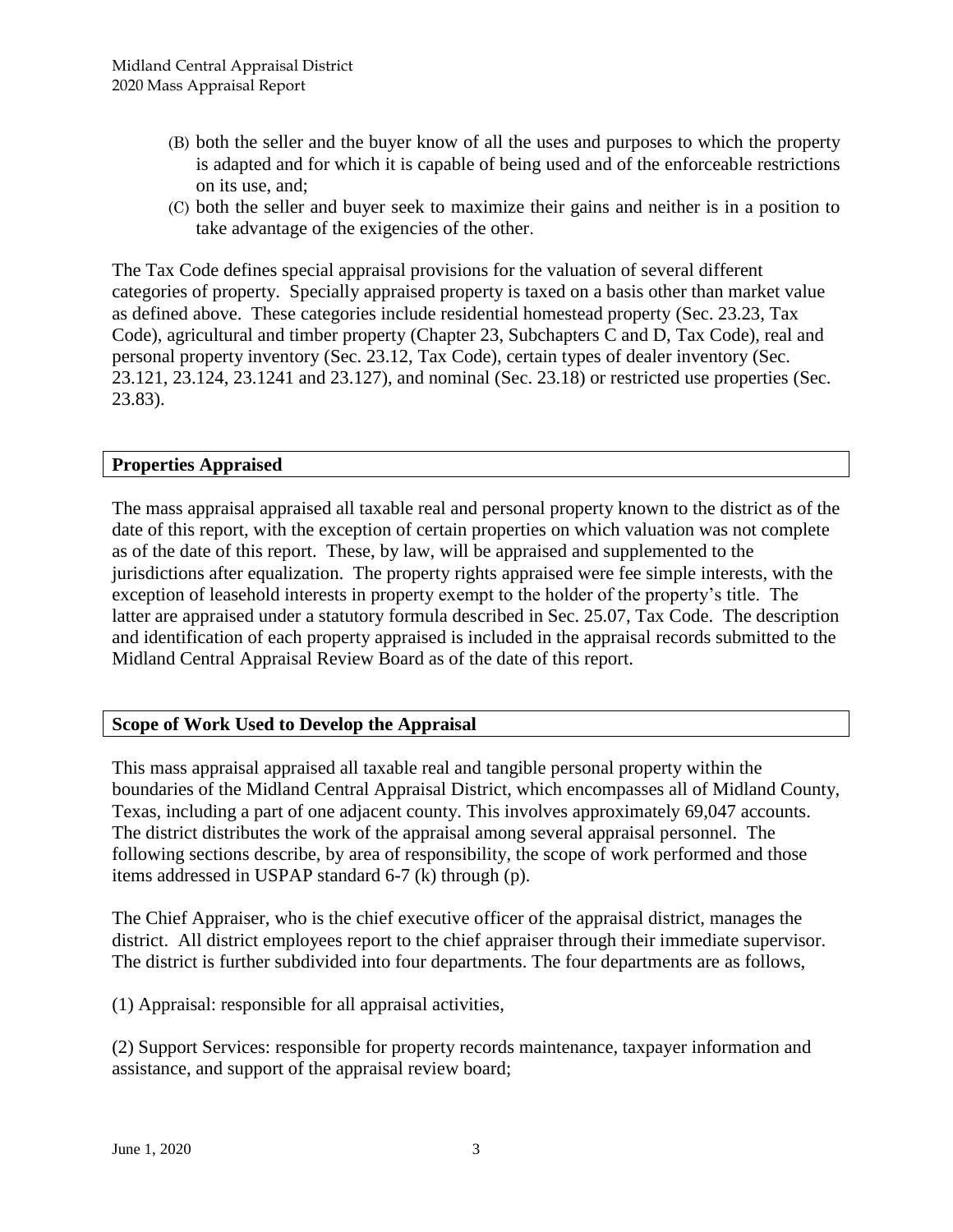(3) Administration: responsible for budget and financial matters, and

(4) Information Systems: operates the district's computer facilities. The district's appraisers are subject to the provisions of the Property Taxation Professional Certification Act and must be duly registered with The Texas Department of Licensing and Regulation.

The **2020** appraisal district staff consists of 24 employees with the following classifications:

- 1 Chief Executive Officer/Administrator (Executive Administration) 4 Managerial/Professional (Assistant Chief, Manager Appraisers)
- 1 Technicians (Information Systems/Mapping/Network and Data Records Support)
- 7 Professional (Staff Appraisers)
- 11 Administrative Support (Clerical, Exemption/Customer Support)

The appraisal district staff conducts most of the appraisal activities. In addition, several members of the collection department assist their time and efforts in regard to clerical and printing functions as required by the appraisal process. The appraisal district also receives significant assistance from an appraisal contract firm and from staff members of neighboring appraisal districts with have overlapping taxing entities. The district establishes procedures whereby ownership and property data information are routinely exchanged with neighboring appraisal districts. A coordinator and staff member are assigned to oversee the ongoing exchange of data. Managers and appraisers from adjacent appraisal districts discuss data collection and valuation issues in order to minimize the possibility of differences in property characteristics, legal descriptions, and other administrative data.

# **Appraisals Generally**

The district's market value appraisals are performed pursuant to Article VIII, Sec. 1., Texas Constitution, which provides that property must be taxed in proportion to its value as determined by law Sec. 23.01 Tax Code implements this provision as follows:

# *§ 23.01. Appraisals Generally*

- (a) Except as otherwise provided by this chapter, all taxable property is appraised at its market value as of January 1.
- (b) The market value of property shall be determined by the application of generally accepted appraisal methods and techniques. If the appraisal district determines the appraised value of a property using mass appraisal standards, the mass appraisal standards must comply with the Uniform Standards of Professional Appraisal Practice. The same or similar appraisal methods and techniques shall be used in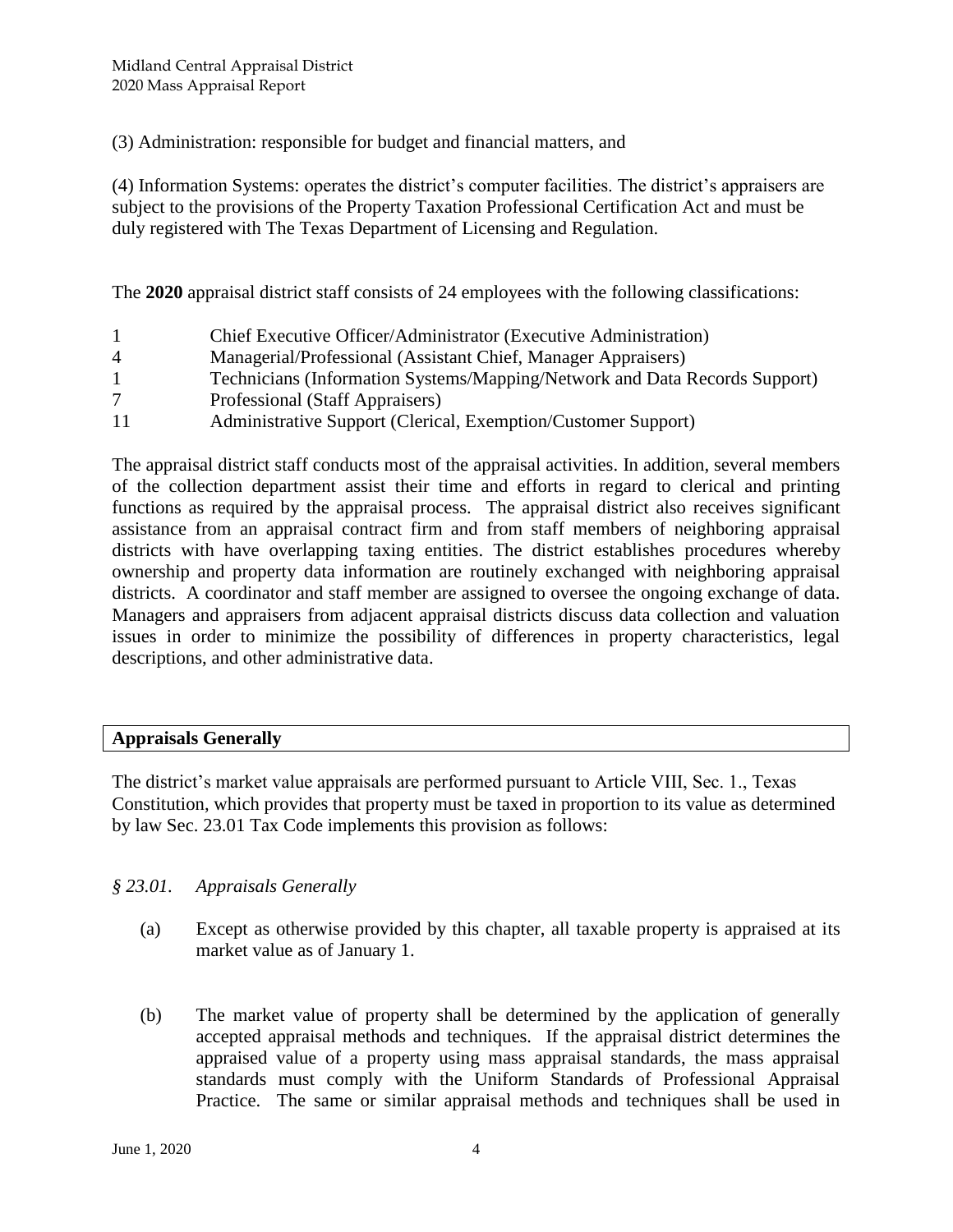appraising the same or similar kinds of property. However, each property shall be appraised based upon the individual characteristics that affect the property's market value, and all available evidence that is specific to the value of the property shall be taken into account in determining the property's market value.

- (c) Notwithstanding Section 1.04(7)(C), in determining the market value of a residence homestead, the chief appraiser many not exclude from consideration the value of other residential property that is in the same neighborhood as the residence homestead being appraised and would otherwise be considered in appraising the residence homestead because the other residential property:
	- (1) was sold at a foreclosure sale conducted in any of the three years preceding the tax year in which the residence homestead is being appraised and was comparable at the time of sale based on relevant characteristics with other residence homesteads in the same neighborhood: or
	- (2) has a market value that has declined because of a declining economy.
- (d) The market value of a residence homestead shall be determined solely on the basis of the property's value as a residence homestead, regardless of whether the residential use of the property by the owner is considered to be the highest and best use of the property.
- (e) Notwithstanding any provision of this subchapter to the contrary, if the appraised value of property in a tax year is lowered under Subtitle F, the appraisal value of the property as finally determined under that subtitle is considered to be the appraised value of the property for that tax year. In the following tax year, the chief appraiser may not increase the appraised value of the property unless the increase by the chief appraiser is reasonably supported by substantial evidence when all of the reliable and probative evidence in the record is considered as a whole. If the appraised value is finally determined in a protest under section  $41.41(a)(2)$  or an appeal under Section 42.26, the chief appraiser may satisfy the requirement to reasonably support by substantial evidence an increase in the appraised value of the property in the following tax year by presenting evidence showing that the inequality in the appraisal of property has been corrected with regard to the properties that were considered in determining the value of the subject property. The burden of proof is on the chief appraiser to support an increase in the appraised value of property under the circumstances described by this subsection.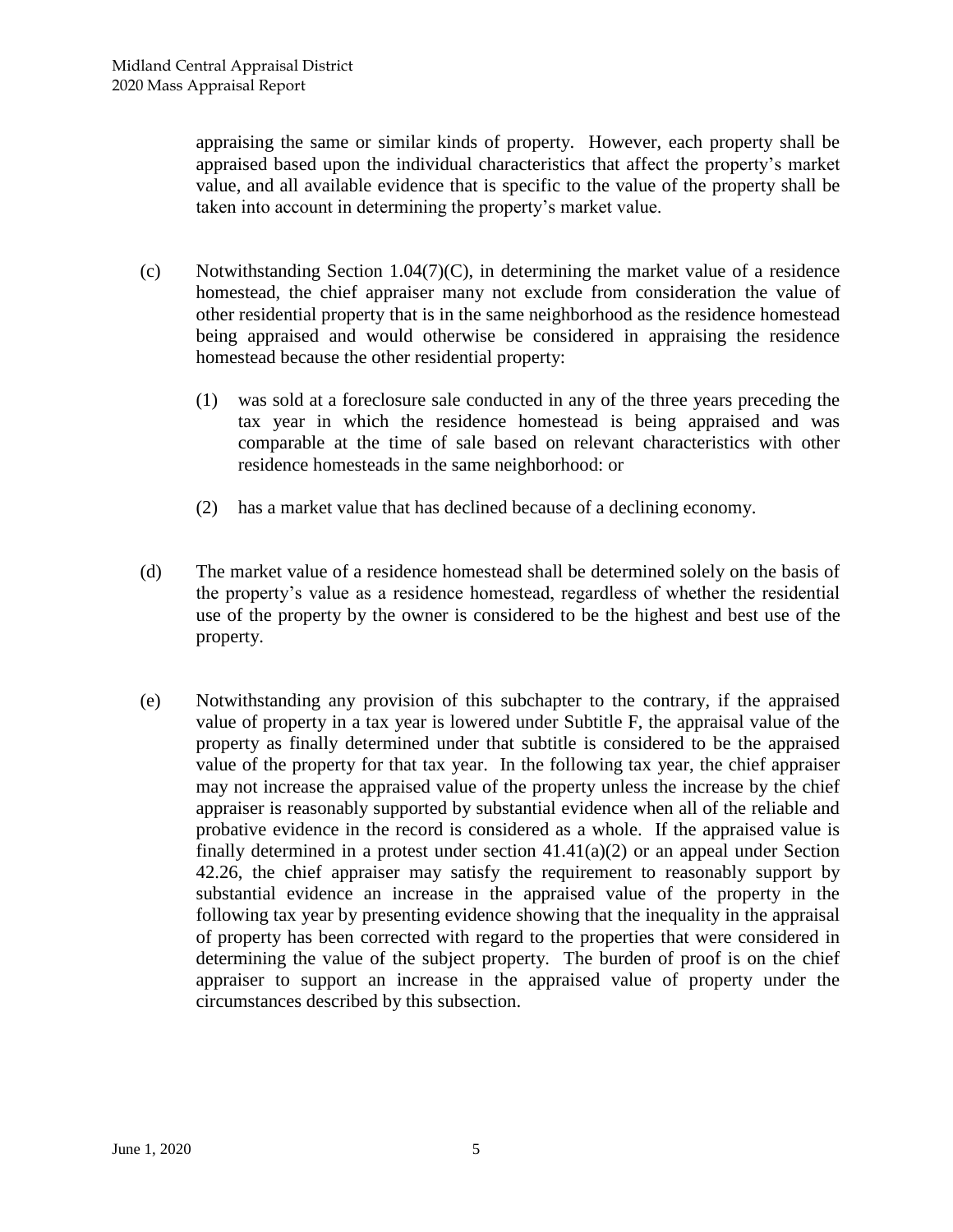# **Appraisal Performance Tests and Performance Measures Attained**

# Property Value Study

Once every two years, the Property Tax Assistance Division (PTAD) of the Texas State Comptroller's office conducts a study in each appraisal district to determine the degree of uniformity, the median level of appraisal, the coefficient of dispersion, and other statistical measures for each category of property by the appraisal district within each major category of property, as required by Section 5.10 of the Texas Property Tax Code.

The PTAD of the Texas Comptroller conducted a Property Value Study (PVS) in tax year **2020**. A copy of the Comptroller's **2020** PVS is made available on the Texas Comptroller's web site.

The next Comptroller's Property Value Study (PVS) will be conducted for tax year **2022**.

Methods and Assistance Program Audit

Once every two year, in non-PVS study years, the Property Tax Assistance Division (PTAD) of the Texas State Comptroller's office conducts a comprehensive audit of appraisal district operations and procedures as required by 5.012 of the Texas Property Tax Code. The Comptroller conducts their MAP reviews of approximately half of all CADs each year. School districts located in counties which do not receive MAP reviews in a particular year, will be subject to property value studies in that year.

The Texas Comptroller last conducted a MAP review for MCAD in tax year **2019**. A copy of the **2019** MAP audit review for MCAD is maintained at the district offices for public inspection, and is also made available on the Texas Comptroller's web site.

The next Comptroller's MAP Review of MCAD will be conducted for tax year **2021.**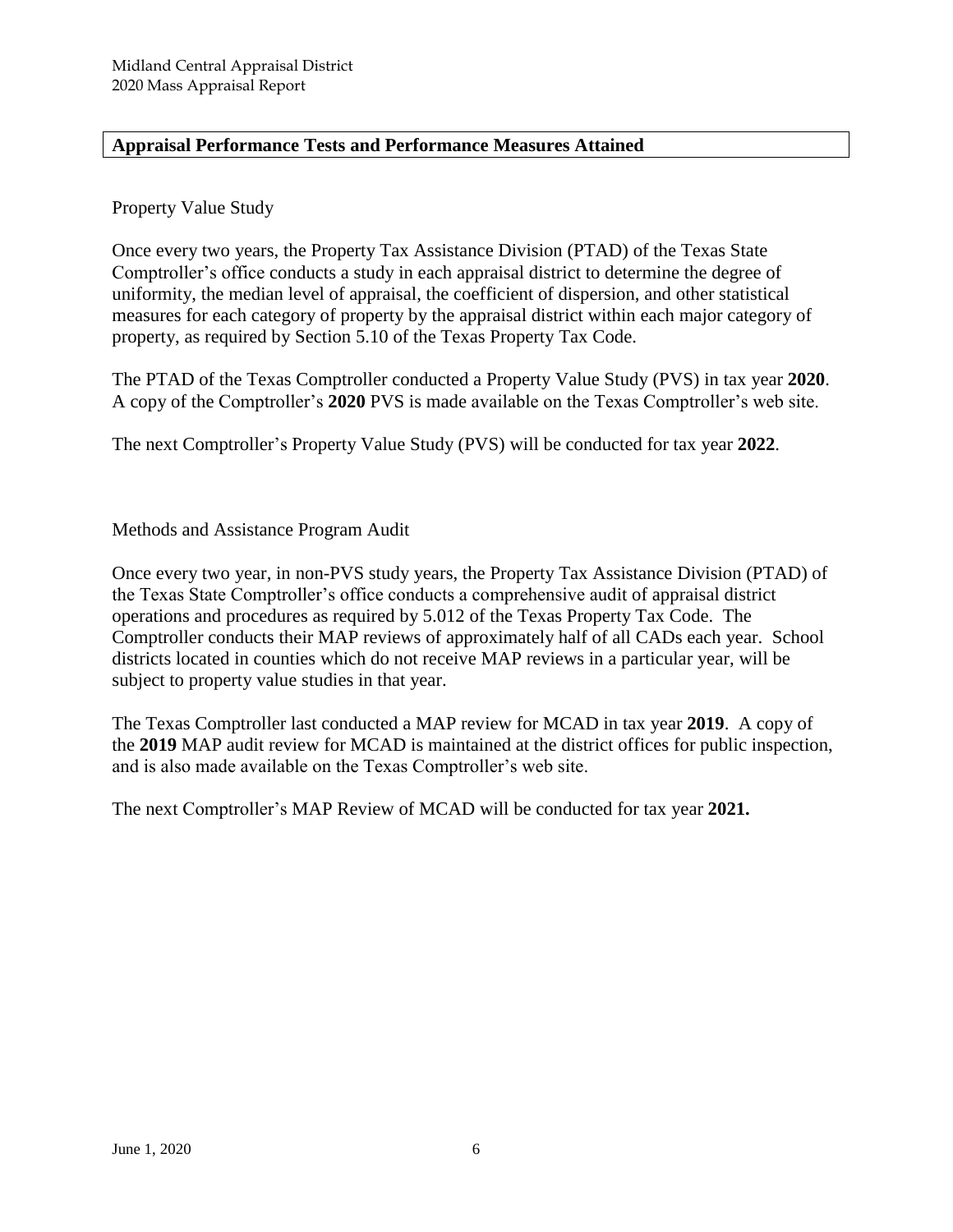# *CERTIFICATION*

I certify that, to the best of my knowledge and belief:

The statements of fact contained in this report are true and correct.

The reported analyses, opinions, and conclusions are limited only by the reported assumptions and limiting conditions, and is my personal impartial, and unbiased professional analyses, opinions, and conclusions.

I have no present or prospective interest in the property that is the subject of this mass appraisal report, and I have no personal interest with respect to the parties involved.

I have no bias with respect to any property that is the subject of this mass appraisal report or to the parties involved with this mass appraisal assignment.

My engagement in this mass appraisal assignment was not contingent upon developing or reporting predetermined results.

My compensation for completing this mass appraisal assignment is not contingent upon the reporting of a predetermined value or direction in value that favors the cause of the taxing jurisdictions, the amount of the value estimate, the attainment of a stipulated result, or the occurrence of a subsequent event.

My analyses, opinions, and conclusions were developed, and this mass appraisal report has been prepared, in conformity with the Uniform Standards of Professional Appraisal Practice, the International Association of Assessing Officers, and the Texas Department of Licensing and Regulation.

I have not made a personal inspection of the universe of properties that are the subject of this mass appraisal report, however, staff appraisers and valuation contractors employed by the Midland Central Appraisal District have made property inspections in accordance and with respect to their individual duties and job functions as detailed in this report.

The names of Midland Central Appraisal District staff members providing significant assistance to this mass appraisal assignment are contained within this report.

Jerry M Bundich

Jerry M. Bundick, RPA, RTA Chief Appraiser Midland Central Appraisal District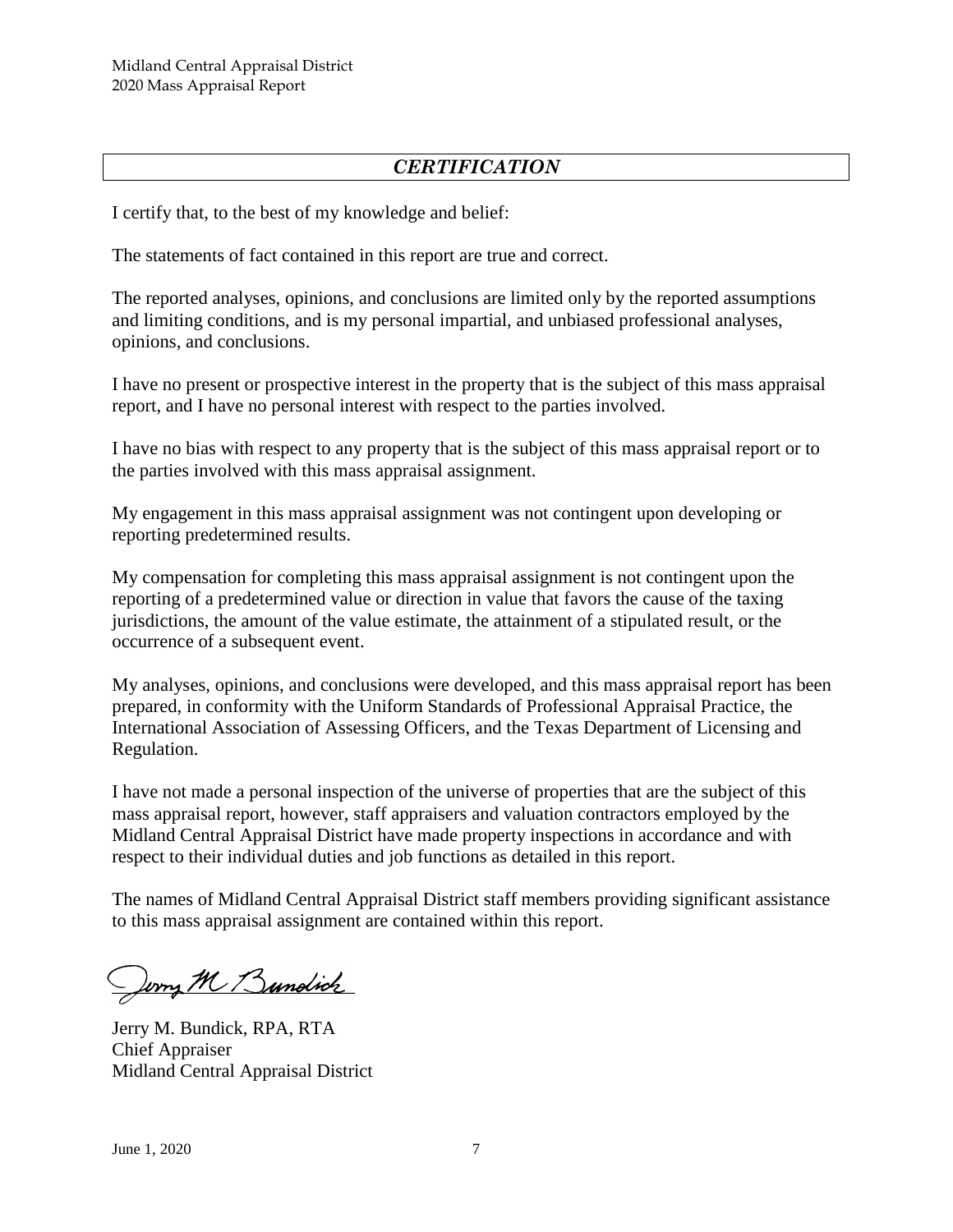#### **ADMINISTRATIVE AND MANAGER STAFF PROVIDING SIGNIFICANT MASS APPRAISAL ASSISTANCE**

| <b>NAME</b>                | NINID                         | <b>TDLR</b> | <b>TYPE of ASSISTANCE</b>                                                                                                                       |
|----------------------------|-------------------------------|-------------|-------------------------------------------------------------------------------------------------------------------------------------------------|
| Jerry M. Bundick, RPA, RTA | Chief Appraiser               | 63582       | Chief Administrative Officer of all<br>Appraisal District operations                                                                            |
| Dennis H. Rambo, RPA       | Assistant Chief<br>Appraiser  | 69102       | Oversight of Appraisal, Support Services,<br>Information Systems, and Administration<br>Departments                                             |
| Judy Whitworth             | Director of<br>Administration | 74457       | Serves as the district's accountant.<br>Monitors compliance to State and Federal<br>laws regarding accounting, human<br>resources, and records. |

#### **APPRAISAL MANAGER STAFF PROVIDING SIGNIFICANT MASS APPRAISAL ASSISTANCE**

| <b>NAME</b>          |                              | <b>TDLR</b> | TYPE of ASSISTANCE                                                                                                           |
|----------------------|------------------------------|-------------|------------------------------------------------------------------------------------------------------------------------------|
| Zack Kohn, RPA       | Personal Property<br>Manager | 74394       | Supervisor of business tangible personal<br>property. Coordinates field data<br>collection for business personal property    |
| Daniel Alderete, RPA | Residential-Urban<br>Manager | 74123       | Supervisor of residential valuations and<br>inspections. Coordinates field data<br>collection for residential property       |
| Carmen Rodelo, RPA   | Commercial Real<br>Manager   | 71357       | Supervisor of commercial real<br>valuations and inspections. Coordinates<br>field data collection for commercial<br>property |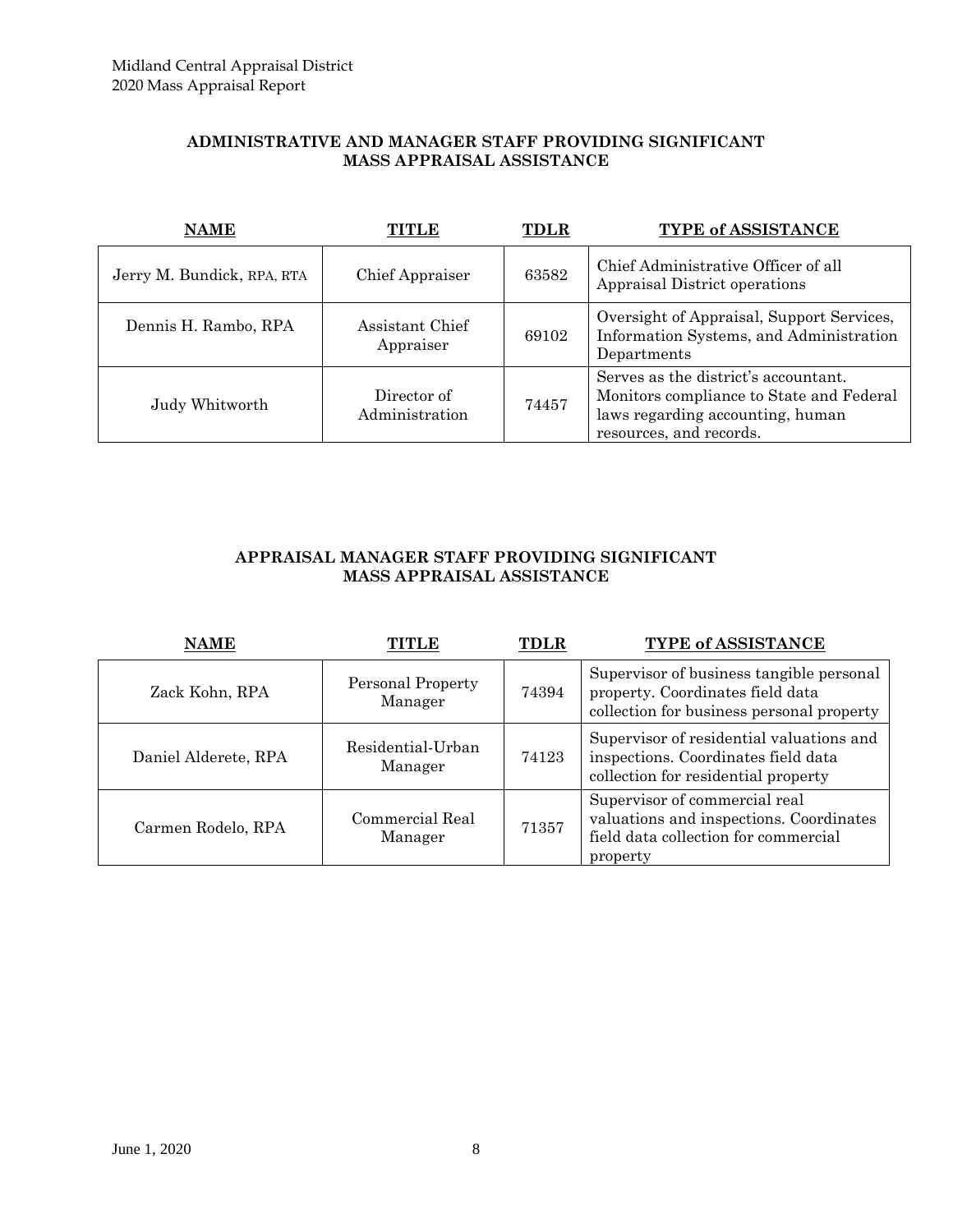| Larry Clements, RPA   | Appraiser      | 74441 | Appraisal of complex real commercial<br>property. Conducts field inspections.                                                      |
|-----------------------|----------------|-------|------------------------------------------------------------------------------------------------------------------------------------|
| Dan Price             | Appraiser      | 75678 | Appraise real residential property,<br>Conducts field inspection and<br>measurements.                                              |
| Shawna Niver, RPA     | Appraiser      | 74297 | Appraiser for Vehicle Inventory Tax<br>(VIT). Oversees valuation of mobile<br>homes and RV Parks.                                  |
| Jerry M. Gilmore, RPA | Appraiser - PT | 65934 | Appraisal of residential real property.<br>And Field inspections. Represents<br>appraisal district at the ARB                      |
| Linda Ornelas         | Appraiser      | 73781 | Appraises urban and rural land,<br>conducts field inspection, performs deed<br>splits, subdivisions, and roll-back<br>calculations |
| David Hodges          | Appraiser      | 76196 | Appraise real residential property,<br>Conducts field inspection and reviews.<br>Presents to ARB.                                  |

#### **APPRAISAL STAFF PROVIDING SIGNIFICANT MASS APPRAISAL ASSISTANCE**

#### **APPRAISAL DATA PROCESSISNG STAFF PROVIDING SIGNIFICANT MASS APPRAISAL ASSISTANCE**

| Sheila Barrientes | Data Processing | <b>NA</b> | Coordinates data input activities for<br>appraisal department. Open record<br>request. Processes tax agent info. |
|-------------------|-----------------|-----------|------------------------------------------------------------------------------------------------------------------|
| Mayela Zubiate    | Data Processing | NA        | Data input for Personal Property<br>Departments                                                                  |
| Courtney Gray     | Data Processing | <b>NA</b> | Real Property data input. Providing<br>data research for appraisal departments                                   |
| Arlene Rutherford | Data Processing | NA.       | Real Property and plat data input.<br>Provides information and schedules<br>ARB hearings.                        |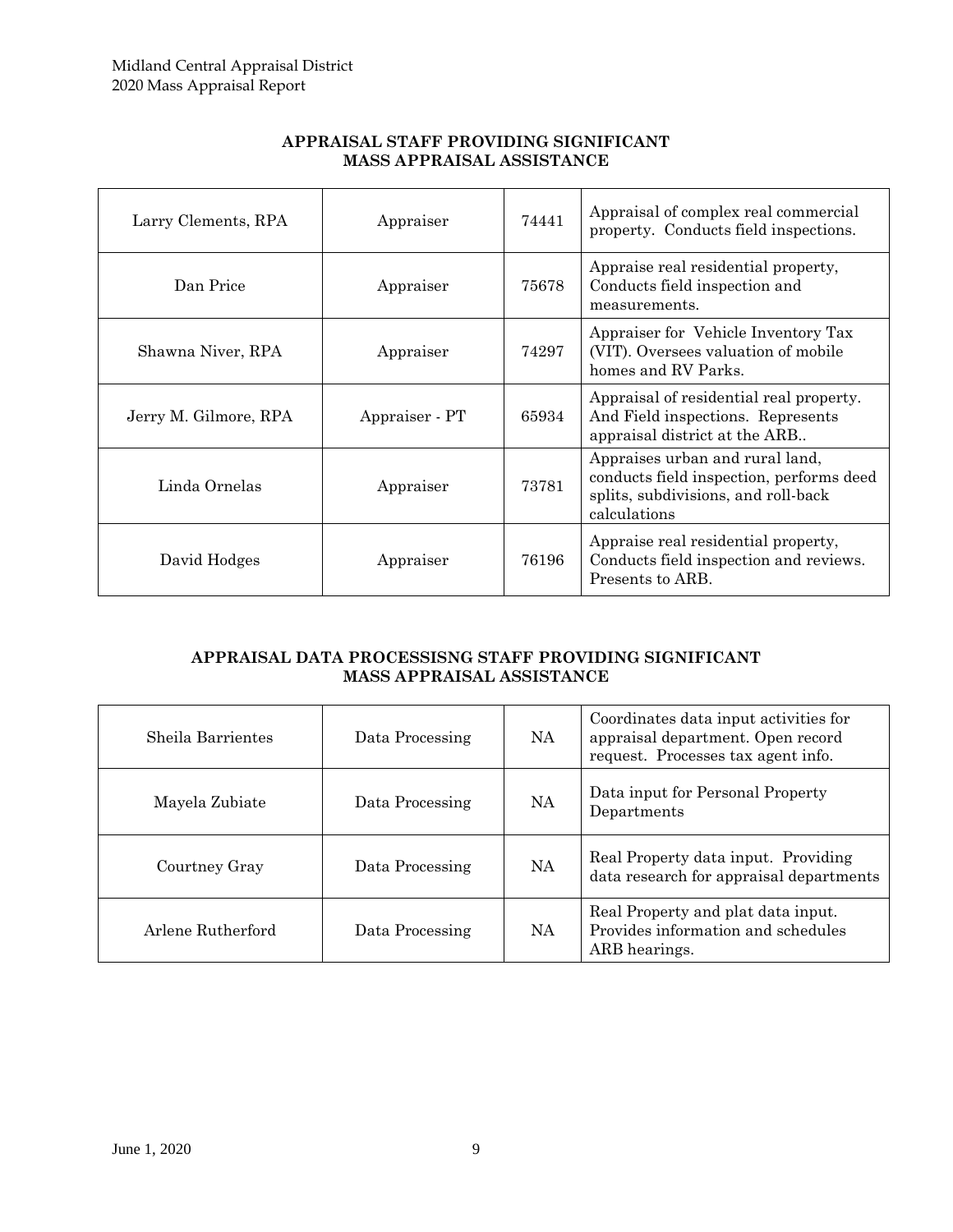# Report by Appraisal Division

As noted above, the district allocated the work of the mass appraisal among several areas within the appraisal department. The Appraisal Department, directs the overall operations of the appraisal of all property in the district. Included within this area are individuals that deal with litigation and agricultural valuation. The appraisers assigned to this area conduct most field inspections of property. The Residential, Commercial, and Personal Property appraisers develop, calibrate, and apply the various mass appraisal models for their respective property types. The contract appraisal firm Pritchard & Abbott appraises complex, mineral and industrial properties, some of which are appraised through mass appraisal models, others of which are directly appraised.

# Field Operations

# INTRODUCTION

#### **Scope of Work**

The field operations activities involve appraisers responsible for collecting and maintaining property characteristic data for all commercial, residential and personal property types, which are located within the boundaries of Midland County. These activities involve the field inspection of real and personal property accounts, as well as data entry of all data collection into the existing property record system.

Periodic physical review of property is recommended at least every four to six years, according to the International Association of Assessing Officers (IAAO). The MCAD is presently in a four year cycle for residential and commercial property re-inspection. Personal property data is being collected and verified annually. All rural real properties are inspected annually.

#### **Procedure for Collecting and Validating Data**

Data collection requires organization, planning and supervision of the field staff. Data collection procedures have been established for residential, commercial, and personal property. The appraisers are assigned throughout Midland County to conduct field inspections. Appraisers conduct field inspections and record information on a property record card (PRD), an inventory or a personal property data sheet.

The quality of the data used is extremely important in establishing accurate values of taxable property. While production standards are established and upheld for the various field activities, quality of data is emphasized as the goal and responsibility of each appraiser. New appraisers are trained in the specifics of data collection set forth in the listing manual as "rules" to follow. Experienced appraisers are routinely re-trained in listing procedures prior to major field projects such as new construction, sales validation or data review. A quality assurance process exists to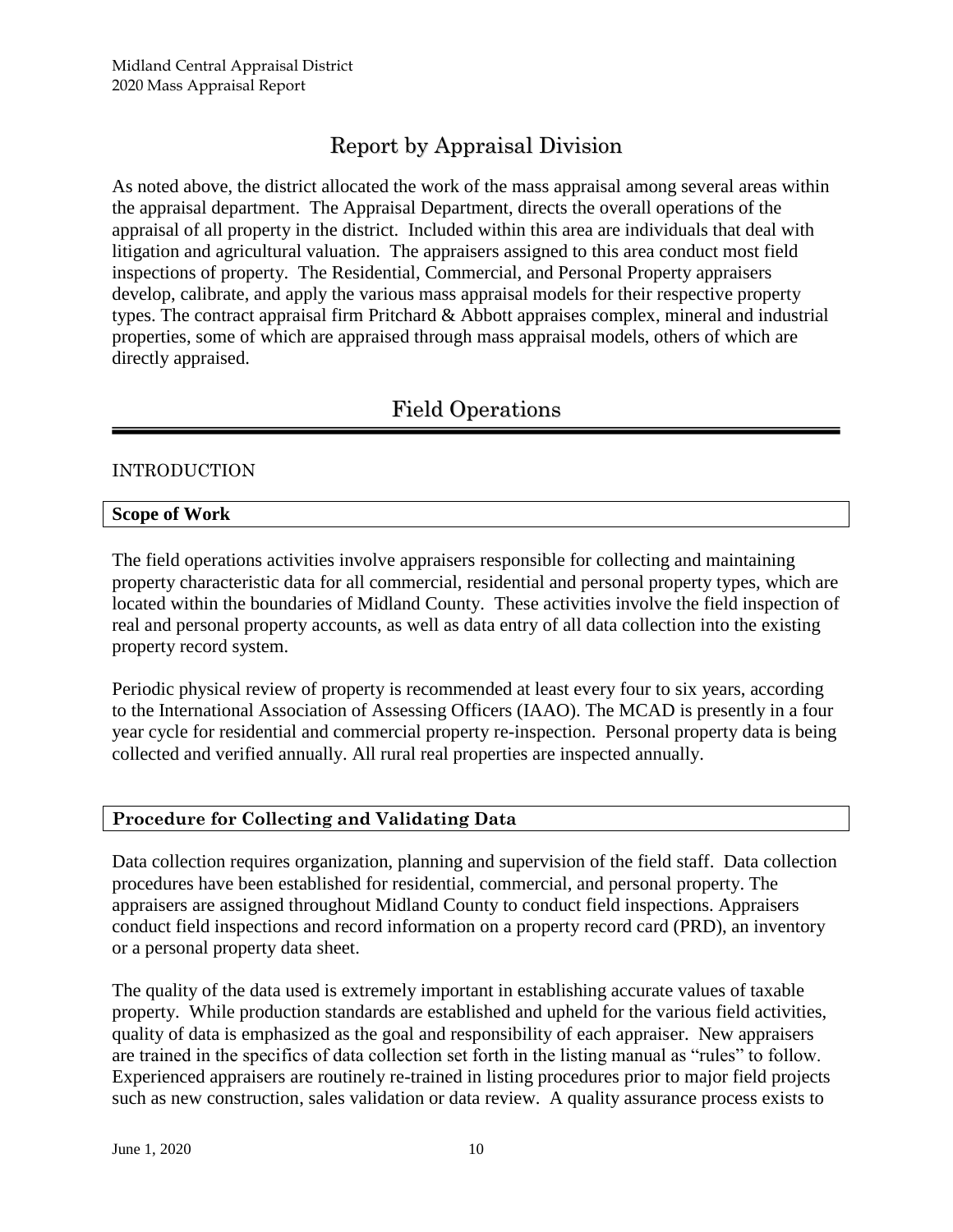review the work being performed by all the field appraisers. The quality assurance process is used ensure that appraisers follow listing procedures, identify training issues and provide uniform training throughout the field appraisal staff.

Data collection of real property involves maintaining data characteristics of the property on CAMA (Computer Assisted Mass Appraisal). The information contained in CAMA includes site characteristics, such as land size and topography, and improvement data, such as square foot of living area, year built and effective age, quality of construction, and condition. Field Appraisers use listing manuals that establish uniform procedures for the correct listing of real property. All properties are coded according to these manuals and the approaches to value are structured and calibrated based on this coding system. The field appraisers use these manuals during their initial training and as a guide in the field inspection of properties.

Data collection for personal property involves maintaining information on the Personal Property System. The type of information contained in the personal property system includes property such as business inventory, furniture and fixtures, machinery and equipment, cost and location and mobile homes. The field appraisers conducting on-site inspections use a personal property manual during their initial training and as a guide to correctly list all personal property that is taxable.

The listing procedure manuals that are utilized by the field appraisers are located and maintained in Excel, but are made available to other employees throughout MCAD that may require the use of the manual. Manuals are also readily accessible for public inspection. Field appraisers periodically update the listing procedural manuals with input from the valuation appraisers.

#### **Sources of Data**

The sources of our data collection and verification are through building permits, data review/relist field effort, data mailers, hearings, sales validation field effort, commercial sales verification, newspapers and publications, and property owner correspondence via the Internet.

Building permit data obtained from the City of Midland, surrounding cities, triggers field inspections on property experiencing significant characteristics changes due to new construction or remodeling. An annual drive-out was conducted to identify the status of residential new subdivisions. Data accuracy is also enhanced by the availability of the district's property records on the Internet. Property owners frequently contact our web site to report data inaccuracies that initiate a field inspection or office correction of the data. In addition, the Texas Department of Housing and Community Affairs (TDHCA) web site has also enabled the district to verify mobile home ownership, structure information, and verification as personal or real property.

Analysis of neighborhood areas was conducted utilizing ratio studies which indicate dispersions between appraised value and the sale price. In addition, field appraisers conduct property inspection drive-outs to ensure the accuracy of district data and to identify properties which may have missing improvements.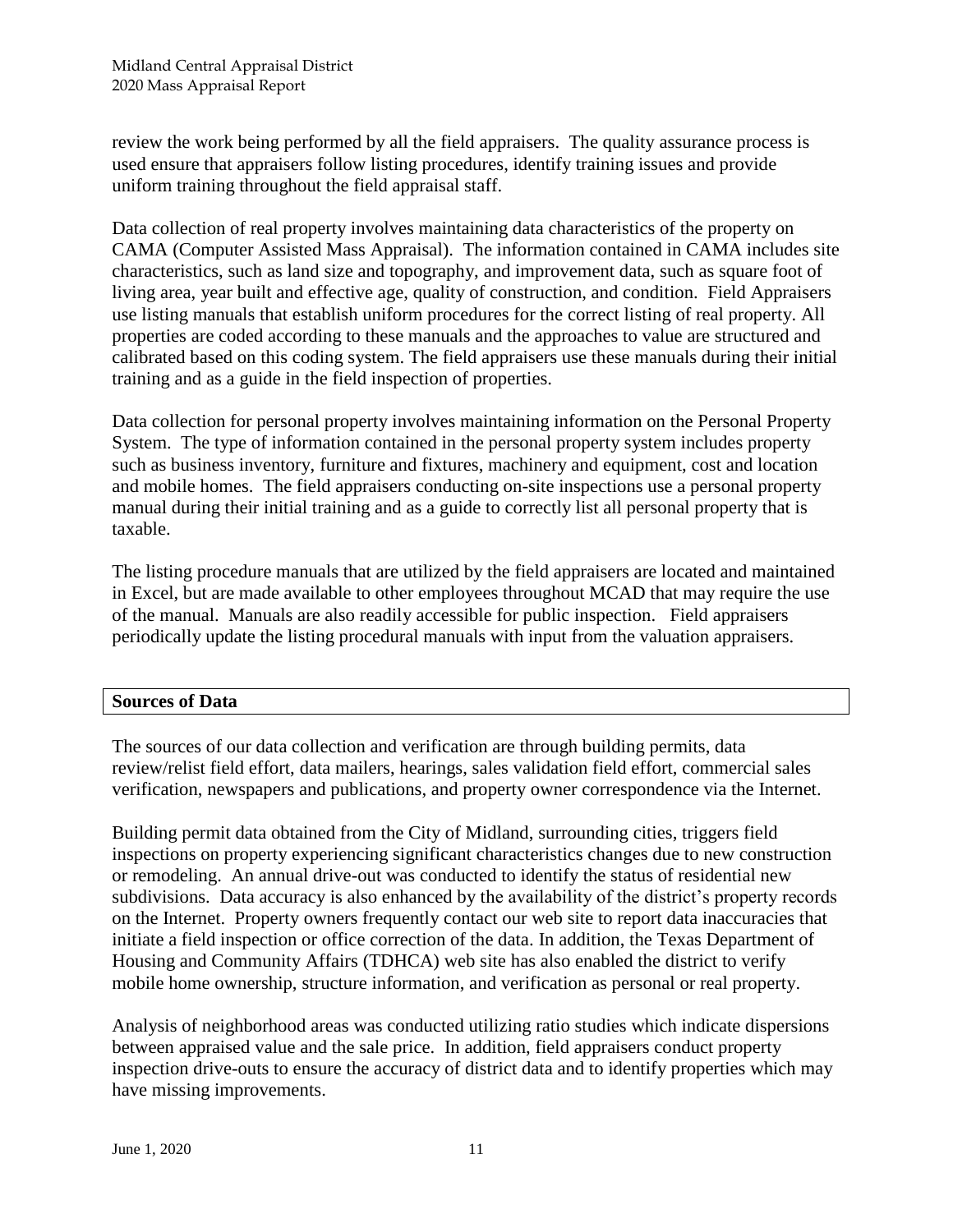Sales validation was conducted on sold real property accounts to ensure data accuracy. On-site inspection of property is made by field appraisers when sales validation efforts indicate discrepancies in data information with district records. Sales verification and validation is conducted on all property types when sales data is available.

#### **Data Maintenance**

The appraisal data support group is responsible for coordinating all activities involving file building, quality assurance and data maintenance of the different property types after data collection. The responsibilities for the data support group falls into three activities: file-build, quality assurance, and data entry.

The file-build activity is to build, and maintain the CAMA data records and prepare printed work files as needed by appraisal field staff. This includes the printing of work books, permit data, query results, agent data, and any other district informational resource available for use by appraisal staff. This group is also responsible for scanning, archiving, and warehousing of this information.

The appraisal data staff is also responsible for quality assurance functions regarding data received from the field appraiser. This quality control includes verifying proper codes, balancing and vectoring sketches, and ensuring proper data entry. In addition, this group writes and executes quality control queries within the CAMA software to find and correct data errors.

The group is also responsible for accurate data entry and maintenance of all data retained in the appraisal district computer CAMA program. Typical functions include: data entry, sorting, researching, building permits, agent data, exemption coding, query reports, account record maintenance, new accounts, processing new subdivisions, account splits, and ARB hearing record maintenance.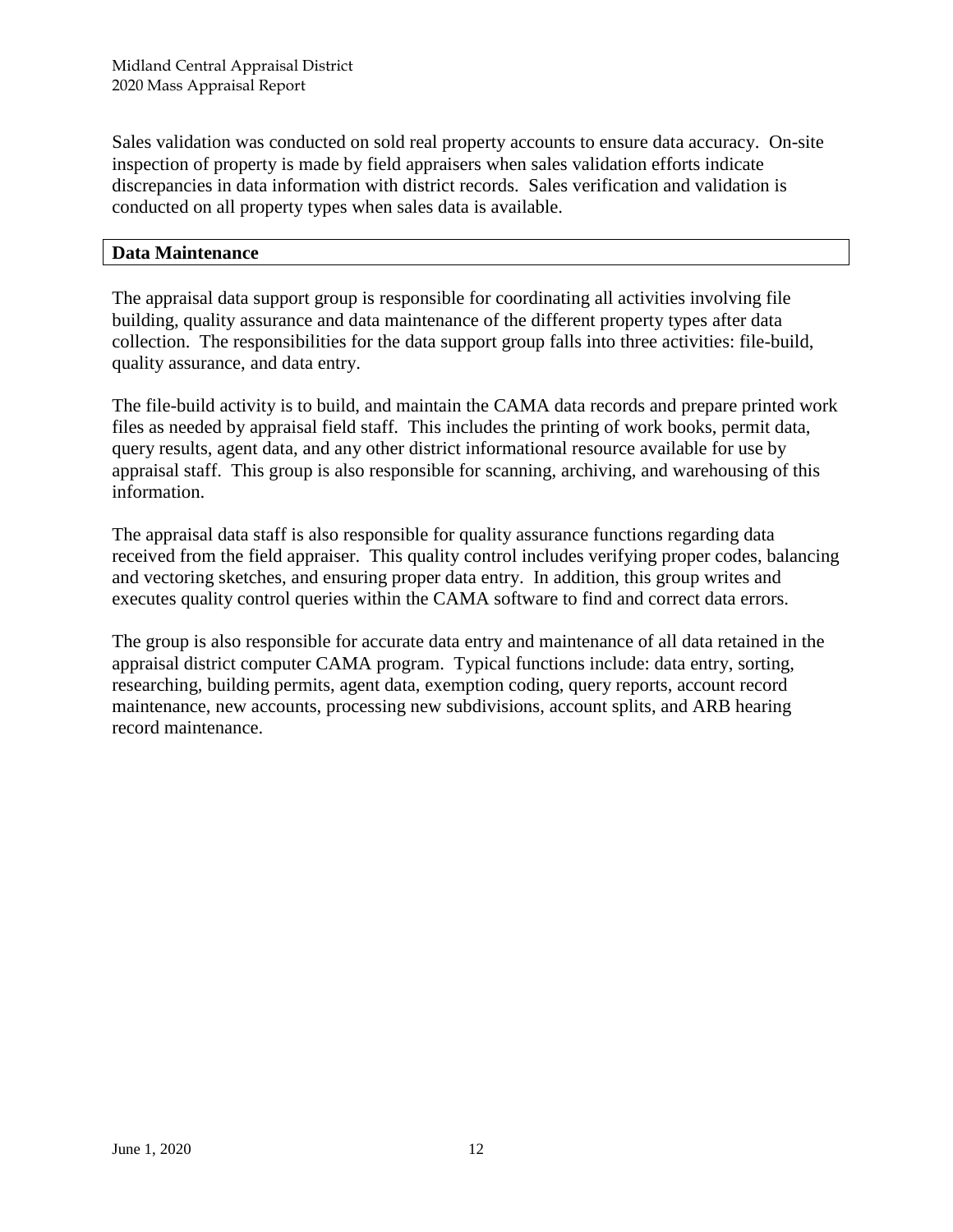# **Residential Property**

#### **INTRODUCTION**

#### **Scope of Work**

Residential Valuation is the development of equal and uniform market values for residential improved and vacant property for ad valorem purposes located inside the jurisdictional boundaries of the appraisal district. For tax year **2020** there is approximately **69,612** real property accounts system coded "R" in the district's CAMA system. Of this amount, approximately **48,103** accounts are state category "A" residential improved parcels. Approximately **7,606** are state coded category "C1" vacant residential land.

#### **Highest and Best Use Analysis**

The highest and best use of property is the reasonable and probable use that supports the highest present value as of the date of the appraisal. The highest and best use must be physically possible, legal, financially feasible, and productive to its maximum. The highest and best use of residential property is normally its current use. This is due in part to the fact that residential development, in many areas, through use of deed restrictions and zoning, precludes other land uses. Residential Valuation undertakes reassessment of highest and best use in transition areas and areas of mixed residential and commercial use.

In transition areas with ongoing gentrification, the appraiser reviews the existing residential property use and makes a determination regarding highest and best use. Once the conclusion is made that the highest and best use remains residential, further highest and best use analysis is done to decide the type of residential use on a neighborhood basis. As an example, it may be determined in a transition area that older, non-remodeled homes are economic missimprovements, and the highest and best use of such property is the construction of new dwellings. In areas of mixed residential and commercial use, the analyst reviews properties in these areas on a periodic basis to determine if changes in the real estate market require reassessment of the highest and best use of a select population of properties.

Texas law requires the market value of a residence homestead to be determined solely on the basis of the property's value as a residence homestead, regardless of whether the residential use of the property by the owner is considered to be the highest and best use of the property. The appraisal district follows the Texas Property Tax Code requirements for valuation of residential homestead properties.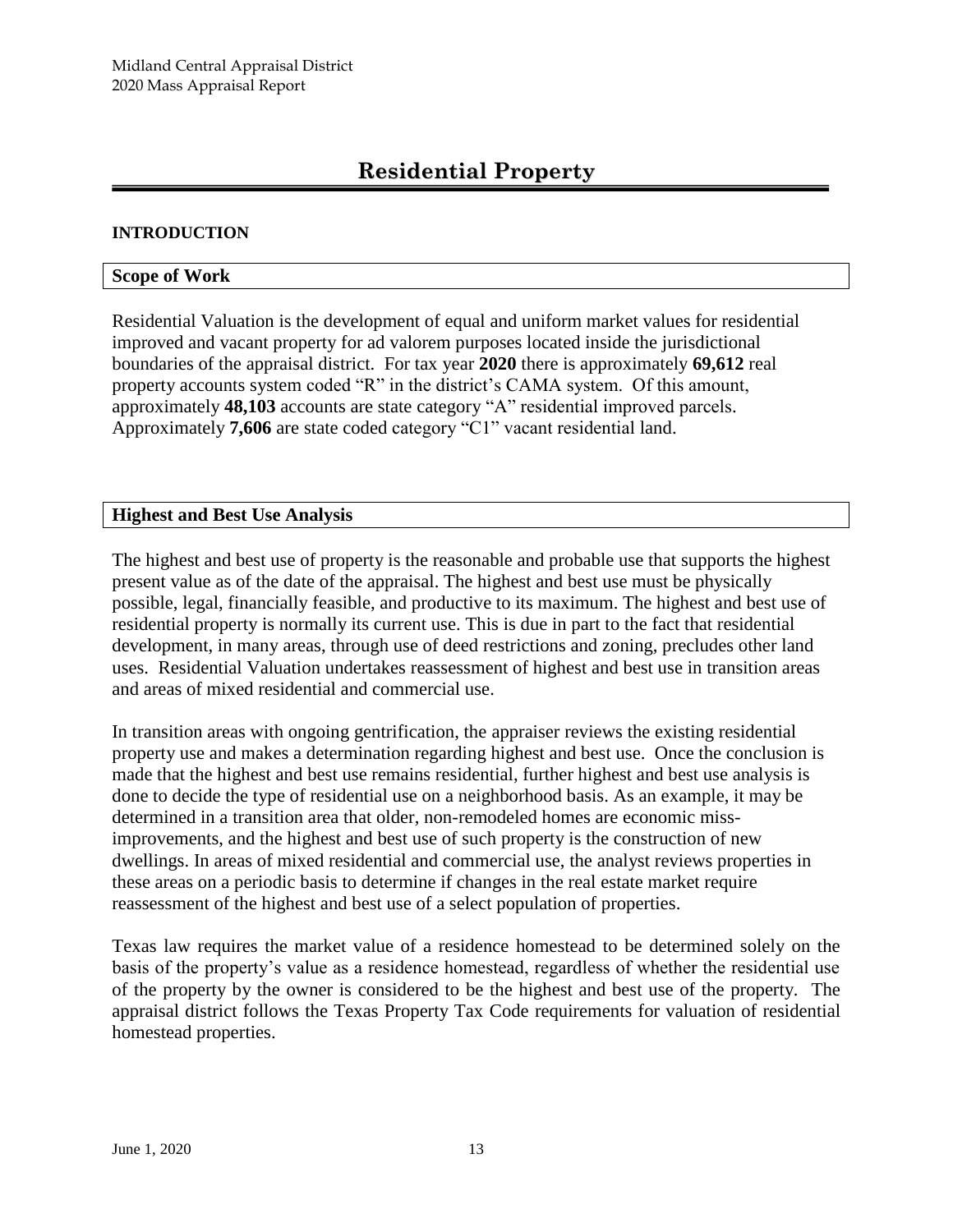#### **Model Specification**

# *Area Analysis*

Data on regional economic forces such as demographic patterns, regional location factors, employment and income patterns, general trends in real property prices and rents, interest rates trends, availability of vacant land, and construction trends and costs are collected from private vendors and public sources. Information is gleaned from real estate publications and sources such as the Appraisal Institute, the Midland Chamber of Commerce and Economic Development, and The Midland Board of Realtors, and The Real Estate Center of Texas A&M. Continuing education in the form of TDLR classes, real estate seminars offered by the Texas Association of Appraisal Districts and the Texas Association of Assessing Officers, provide the valuation analysts a current economic outlook on Midland's real estate market. The valuation analysts are responsible for collecting and recording some of the information described above on neighborhood data forms. These data forms are completed as part of the neighborhood analysis that is performed when the analyst delineates newly platted subdivisions into valuation neighborhoods.

# **Neighborhood and Market Analysis**

Neighborhood analysis involves the examination of how physical, economic, governmental and social forces and other influences affect property values. The effects of these forces are also used to identify, classify, and stratify comparable properties into smaller, manageable subsets of the universe of properties known as neighborhoods. Residential valuation and neighborhood analysis is conducted on each of the political entities known as Independent School Districts (ISD).

The first step in neighborhood analysis is the identification of a group of properties that share certain common traits. A "neighborhood" for analysis purposes is defined as the largest geographic grouping of properties where the property's physical, economic, governmental and social forces are generally similar and uniform. Geographic stratification accommodates the local supply and demand factors that vary across a jurisdiction. Once a neighborhood has been identified, the next step is to define its boundaries. This process is known as "delineation". Some factors used in neighborhood delineation include location, sales price range, lot size, age of dwelling, quality of construction and condition of dwellings, square footage of living area, and story height. Delineation can involve the physical drawing of neighborhood boundary lines on a map, but it can also involve statistical separation or stratification based on attribute analysis. Part of neighborhood analysis is the consideration of discernible patterns of growth that influence a neighborhood's individual market. Few neighborhoods are fixed in character. Each neighborhood may be characterized as being in a stage of growth, stability or decline. The growth period is a time of development and construction. As new neighborhoods in a community are developed, they compete with existing neighborhoods. An added supply of new homes tends to induce population shift from older homes to newer homes. In the period of stability, or equilibrium, the forces of supply and demand are about equal. Generally, in the stage of equilibrium, older neighborhoods can be more desirable due to their stability of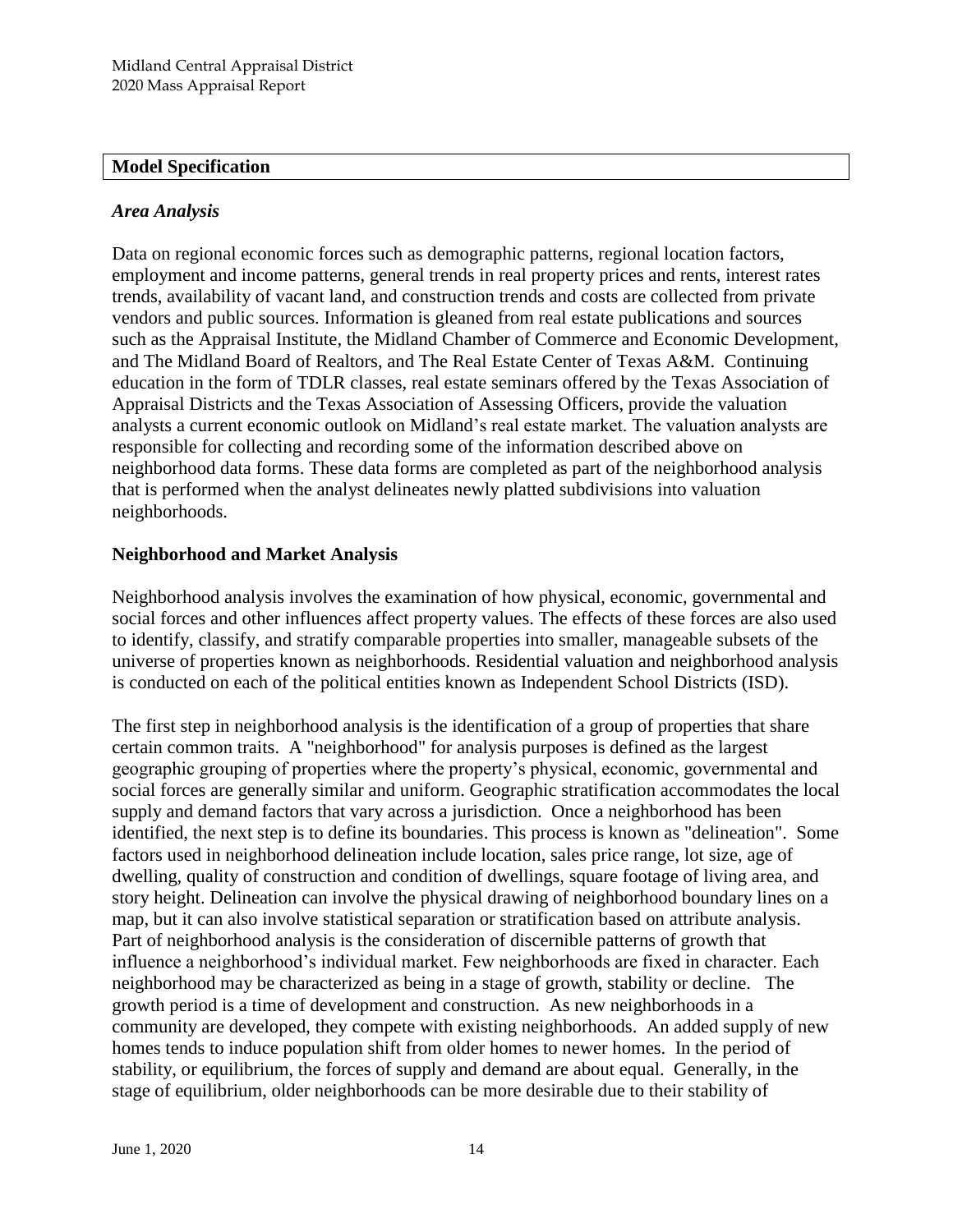residential character and proximity to the workplace and other community facilities. The period of decline reflects diminishing demand or desirability. During decline, general property use may change from residential to a mix of residential and commercial uses. Declining neighborhoods may also experience renewal, reorganization, rebuilding, or restoration, which promotes increased demand and economic desirability.

Neighborhood identification and delineation is the cornerstone of the residential valuation system at the district. All the residential analysis work done in association with the residential valuation process is neighborhood specific. There are in excess of 75 residential valuation neighborhoods. Neighborhoods were field-inspected and delineated based on observable aspects of homogeneity. Neighborhood delineation is periodically reviewed to determine if further neighborhood delineation is warranted. Whereas neighborhoods involve similar properties in the same location, a neighborhood group is simply defined as similar neighborhoods in similar locations. Each residential neighborhood is assigned to a neighborhood group (NBF) based on observable aspects of homogeneity between neighborhoods. Neighborhood grouping is highly beneficial in cost-derived areas of limited or no sales, or use in direct sales comparison analysis. Neighborhood groups, or clustered neighborhoods, increase the available market data by linking comparable properties outside a given neighborhood. Sales ratio analysis, discussed below, was performed on a neighborhood basis, and in soft sale areas on a neighborhood group basis.

# **Model Calibration**

# *Cost Schedules*

All residential parcels in the district were valued from identical cost schedules using a comparative unit method. The district's residential cost schedules are adopted from the private mass appraisal firm, Marshall and Swift Inc. Theses schedules are then adjusted in order to reflect Midland's local residential real estate market. The cost schedules were reviewed to ensure the district's cost schedules are within a range of plus or minus 10% from nationally recognized cost schedules.

An extensive review and revision of the residential cost schedule was performed in the **2020** tax year. As part of this process, newly constructed sold properties at various levels of quality of construction in Midland County were reviewed. The property data characteristics of these properties were verified. A representative sampling of these properties was selected for use in the MCAD cost system review. MCAD dwelling costs were compared against Marshall Swift Valuation Service, a nationally recognized cost estimator. This process included correlation of quality of construction factors from MCAD and Marshall and Swift.

The results of this comparison were analyzed using statistical measures, including stratification by quality and reviewing estimated building costs plus land to sales prices. As a result of this analysis, a new regional multiplier was developed and is used in the district's cost process. This new regional multiplier was used to adjust the division's cost schedule.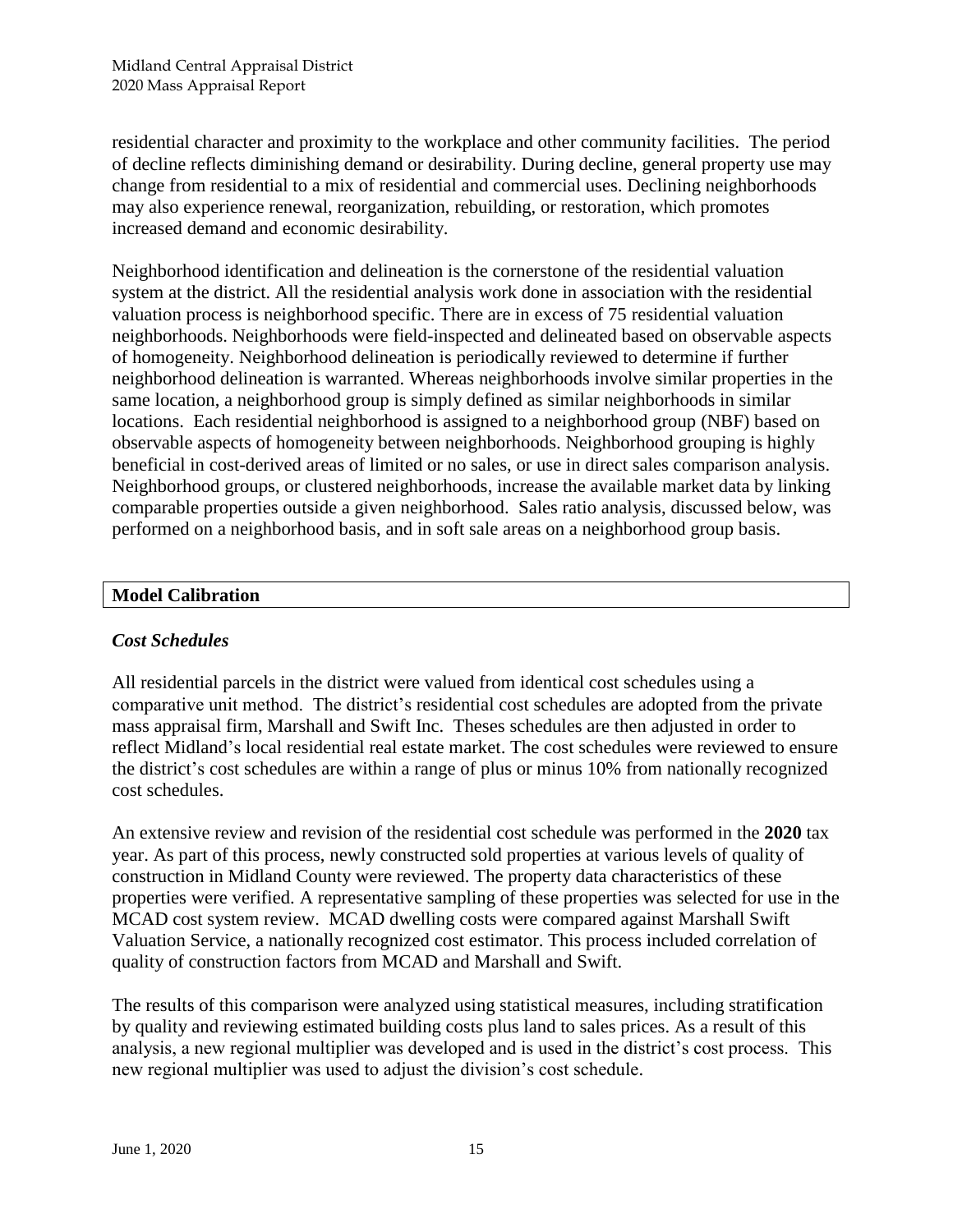In addition, computer spreadsheet applications have been developed and are used to help analyze unique appraisal situations, such as different levels of remodeling and atypical housing features not normally accounted for in the mainframe benchmark cost system. New residential property class codes and cost code adjustments were made to the existing schedules as needed in order to reflect current year market conditions in the local market.

# *Sales Information Updates:*

A sales file for the storage of "snapshot" sales data at the time of sale is maintained. Residential vacant land sales, along with commercial improved and vacant land sales are maintained in a separate sales information system. Residential improved and vacant sales are collected from a variety of sources, including: district questionnaires sent to buyer and seller, field discovery, protest hearings, Permian Basin MLS, various sale vendors, and area builders. A system of type, source, validity and verification codes was established to define salient facts related to a property's purchase or transfer. Sales reports are generated by school district and neighborhood area, as an analysis tool for the development of value estimates.

# *Land Analysis*

Residential land analysis was conducted by managers and/or staff appraisers. A base lot criteria and primary rate were developed and assigned to each unique neighborhood utilizing one of many square foot land tables. The square foot land table was designed to systematically value the primary and residual land based on a specified percentage of the primary rate. Computerized land table files store the land information required to consistently value individual parcels within neighborhoods. Specific land influences were used, where necessary, to adjust parcels outside the neighborhood norm for such factors as view, shape, size, and topography, among others. The appraiser may use abstraction and allocation methods to insure that the land values created best reflect the contributory market value of the land to the overall property value.

# *Statistical Analysis*

Residential managers and/or appraisers performed statistical analysis to evaluate whether values are equitable and consistent with the market. Ratio studies were conducted on each of the more than 75 residential valuation neighborhoods in the district to judge the two primary aspects of mass appraisal accuracy--level and uniformity of value. Appraisal statistics of central tendency and dispersion generated from sales ratios are available for each stratified neighborhood within an ISD and summarized by year. These summary statistics including, but not limited to, the weighted mean, median, standard deviation, coefficient of variation, and coefficient of dispersion provide the analysts a tool by which to determine both the level and uniformity of appraised value on a stratified neighborhood basis. The level of appraised values can be determined by the weighted mean for individual properties within a neighborhood, and a comparison of neighborhood-weighted means can reflect the general level of appraised value between comparable neighborhoods. Review of uniformity within and between stratified neighborhoods was conducted by utilizing analysis tools within the district's CAMA system.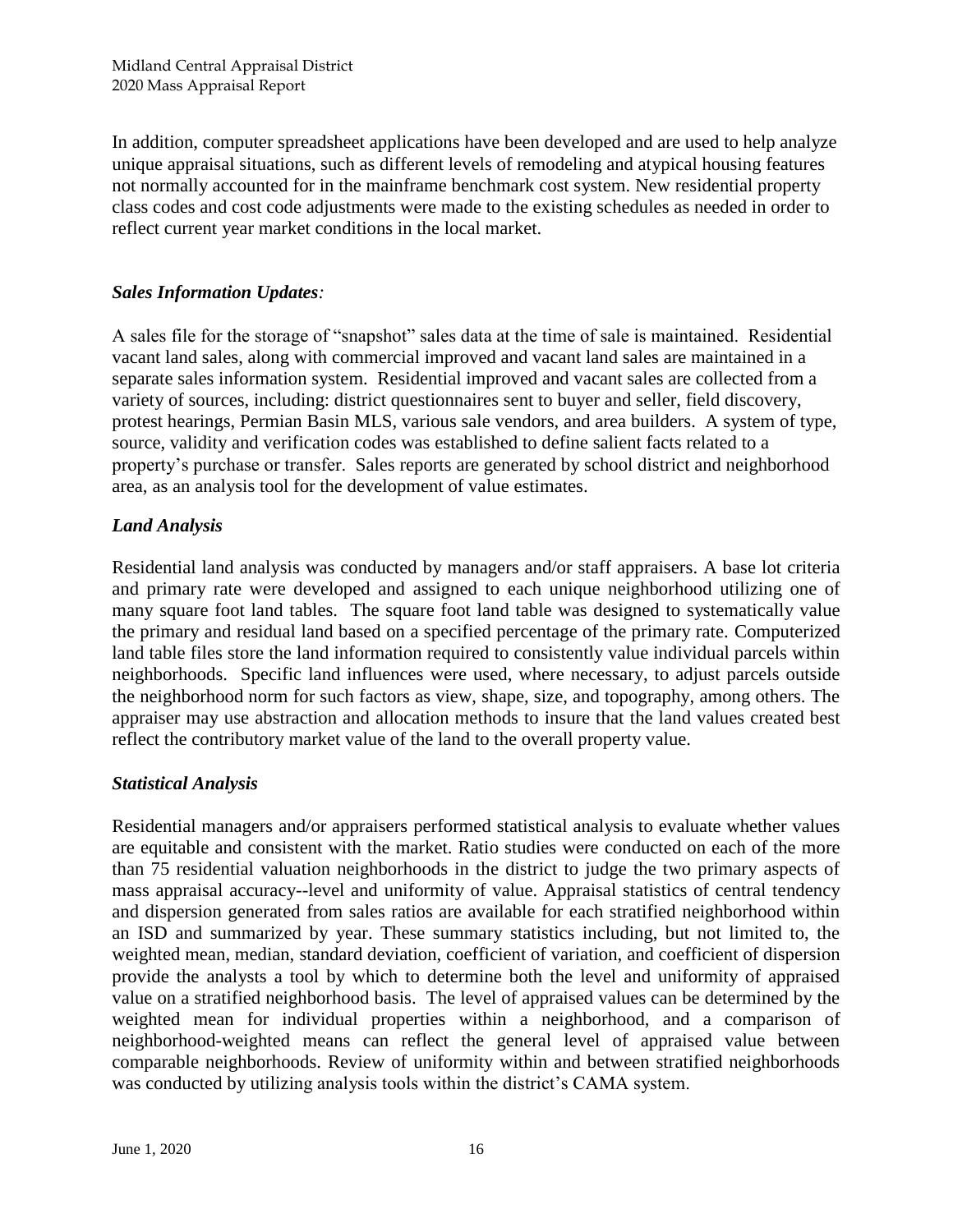The residential manager or assigned appraiser performed sales ratio analysis process reviews for every neighborhood annually. The first phase involves neighborhood ratio studies that compare the recent sales prices of neighborhood properties to the appraised values of these sold properties. This set of ratio studies affords the analyst an excellent means of judging the present level of appraised value and uniformity of the sales. Based on the sales ratio statistics and designated parameters for valuation update, a preliminary decision was made as to whether the value level in a neighborhood needs to be updated in an upcoming reappraisal, or whether the level of market value in a neighborhood is at an acceptable level.

# *Residential Cost Model:*

MCAD's primary residential valuation model utilized was the hybrid of the cost approach method. Neighborhood adjustment factors (NBF), functional obsolescence factors (FD), and economic obsolescence factors (ED) were used to modify base cost estimates and to ensure that estimated values were consistent with the market. This approach accounts for internal and external value influences not specified in a pure cost model. The following equation denotes the hybrid model used:

 $MV = [(RCN-D) (1 + FD) (1 + ED) (NBF + 1)] + LV$ 

Whereby; the market value (MV) equals the replacement cost new (RCN) less depreciation (D), multiplied by the functional (FD) and economic (ED) adjustment factors, the result of which is multiplied by the neighborhood adjustment factor (NBF) thus composing the final improvement value, where by the land value (LV) is added to complete the total property value. Market and location adjustments were applied uniformly within neighborhoods to account for location variances between market areas.

Once all adjustment factors are input into the district's CAMA system, property values are recalculated on individual accounts or on a mass basis in order to generate final valuation.

Neighborhoods, also called Geo Areas, are modified by using a cost ratio study whereby timeadjusted recent sales prices within a delineated neighborhood are compared to district's CAMA generated cost approach values. The calculated ratio derived from the sum of the sold properties' cost value divided by the sum of the sales prices indicates the neighborhood level of value based on the unadjusted cost approach value for the sold properties. This cost-to-sale ratio is compared to the appraisal-to-sale ratio to determine the neighborhood adjustment factor (NBF) needed for each neighborhood or Geo Area. This NBF is used adjust values generated by a "pure" cost approach, to property values reflective of actual market influences. The sales used to determine the NBF will reflect the market influences and conditions only for the specified neighborhood, thus producing more representative, supportable, and accurate values.

The NBF calculated for each update neighborhood is applied uniformly within the Geo Area by property class. Once the NBF market-trend factors are applied, a second set of ratio studies are generated which compares the values of recently sold properties to the proposed appraised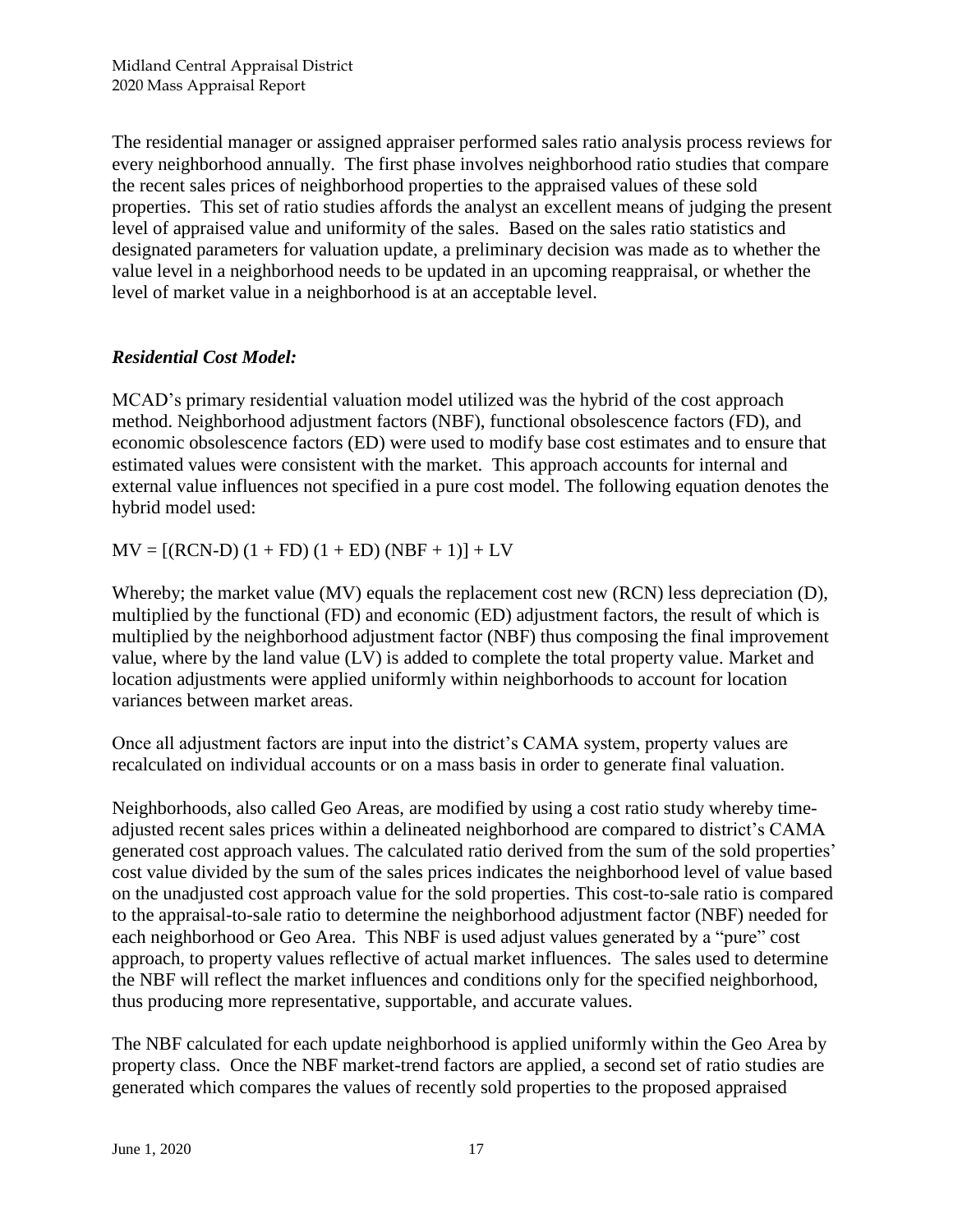values. The ratio data was reviewed by the chief appraiser, appraisal director, and residential manager prior to final application.

When deemed appropriate, monthly time adjustments are developed using the sales ratio trend analysis method. For each property class, sales-to appraisal ratios based on unadjusted cost values are stratified. Statistics produced include measures of central tendency (mean and median) that represent the level of appraised values, and measures of uniformity (coefficient of dispersion and coefficient of variation. The resulting medians are graphically plotted for examination and analysis by the district's CAMA software within the generated ratio study reports. Ratio studies were generated periodically during the year within specific market areas and property class comparison.

In addition, paired-sales analysis studies were performed on sales of individual properties which had sold more than once within a one year period. The analysis of each method was compared and reviewed in order to determine the appropriate time adjustment to be employed, or to determine if a time adjustment is warranted. Once the market areas adjustment is determined, a time adjustment can be calculated. The market data was reviewed in the fourth quarter of the previous year and again in January of the current year. Based on an analysis of the two sets of data, a final time adjustment was established for as deemed appropriate for each GEO area. The application and percent of time adjustment factors vary based on the determination of data indicators and regional market analysis.

# **Review of Value Estimates**

#### *Field Review*

The appraiser-analyst identified individual properties in critical need of field review through sales ratio analysis. Sold properties with a high variance in sales ratios were field reviewed on a monthly basis to check for accuracy of data characteristics. If data inaccuracies were found in a large percentage of the sold properties, the entire neighborhood was flagged for field review by the appraisal staff in their annual work plan.

Rapid growth through new home construction and or extensive remodeling in a neighborhood will require additional analysis. An appraiser-analyst calculated the effects associated with transitional, high demand neighborhoods. The increased sales activity in the area will require additional field effort on the part of the analysts to review and resolve sales outliers. Additionally, the appraiser-analyst frequently field reviews subjective data items such as quality of construction, condition, and physical, functional and economic obsolescence, factors contributing significantly to the market value of the property. After preliminary estimates of value have been determined in targeted areas, the analyst takes valuation documents to the field to test the computer-assisted values against his own appraisal judgment. During this review, the analyst is able to physically inspect both sold properties and unsold properties for comparability and consistency of values.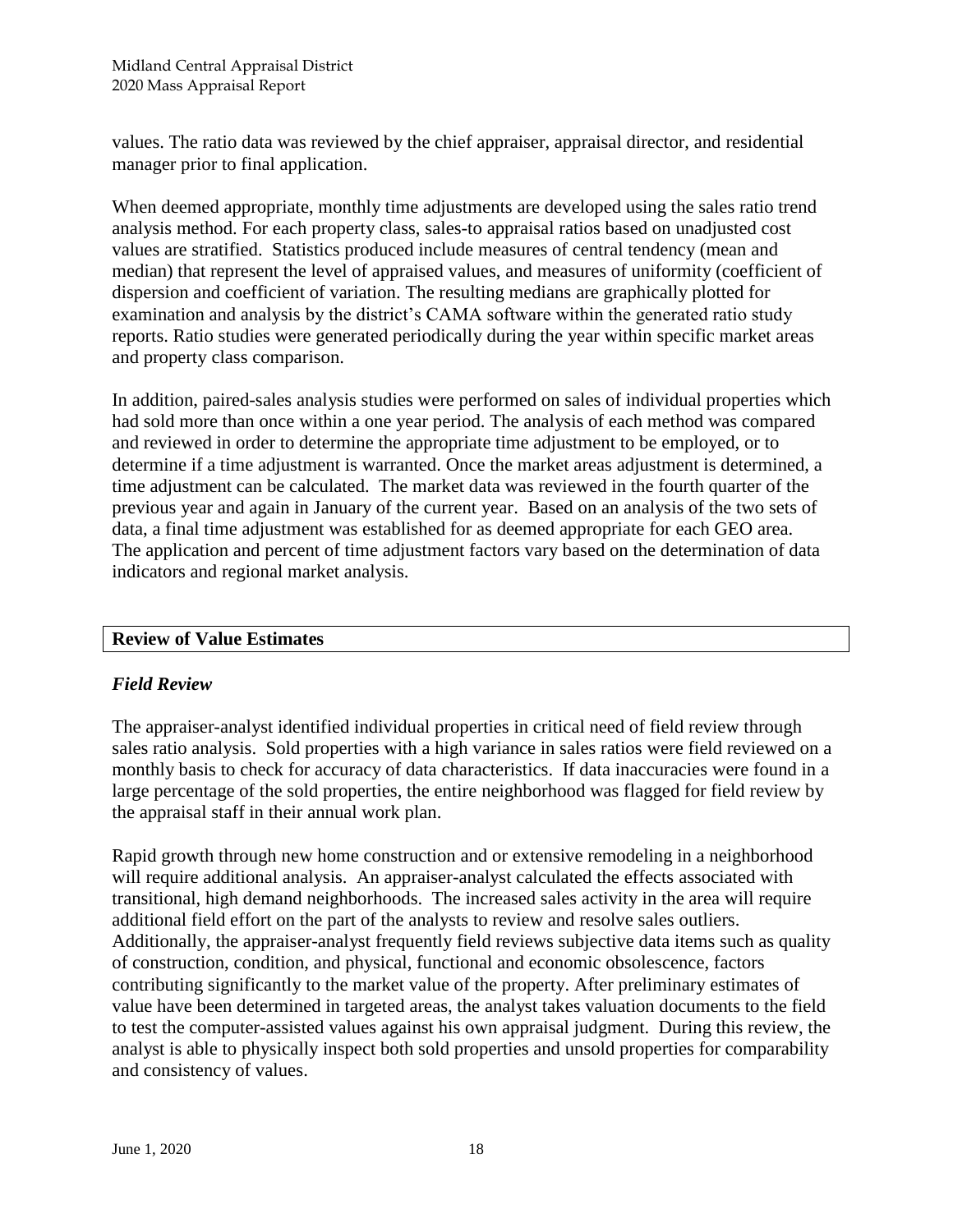### *Office Review*

Given the time required to conduct a routine field review of all properties, homogeneous properties consisting of tract housing with a low variance in sales ratios and other properties having a recent field inspection date, were reviewed in the office. Valuation reports comparing previous values against proposed and final values were generated for all residential improved and vacant properties. The dollar amount and percentage of value difference were noted for each property within a delineated neighborhood allowing the appraiser to identify, research, and resolve value anomalies before final appraised values are released. Previous values resulting from a hearing protest are individually reviewed to determine if the value remains appropriate for the current year.

Once the appraiser-analyst is satisfied with the level and uniformity of value for each neighborhood within his area of responsibility, the estimates of value go through a shift process from CAMA to an ad valorem administrative file for noticing. A critical element of the shift process is value edits, or low and high value limits set for each neighborhood by the appraiseranalyst. Each parcel is subject to the value parameters appropriate for its neighborhood. If one of the parcel's component values, land and improvement, or total value fails the value edits, the parcel does not shift and is placed on a problem tracking report to be resolved by the appraiseranalyst. Although the value estimates was determined in a computerized mass appraisal environment, value edits afford the appraiser-analyst an individual look at value anomalies before the value is released for noticing.

Once the proposed value estimates were finalized, the appraiser-analyst reviewed the sales ratios by neighborhood and presented pertinent valuation data, such as, history of hearing protest, saleto-parcel ratio, and level of appraisal to his/her supervisor for final review and approval. The primary objective of this review is to ensure that the proposed values have met preset appraisal standards.

#### **Appraisal Performance Tests Used and Performance Measures Attained**

The primary analytical tool used by the analysts to measure and improve performance is the ratio study. This ensures that the appraised values that are produced meet the standards of accuracy in several ways. Overall sales ratios were generated to allow the appraiser-analyst to review general market trends within their area of responsibility, and to provide an indication of market appreciation over a specified period of time.

Several sets of neighborhood sales ratios on each of the more than 75 delineated residential neighborhoods were produced prior to the setting of preliminary values and after finalization of appraised values. The neighborhood descriptive statistics, along with frequency distributions and scatter diagrams were reviewed for each neighborhood being updated for the current tax year. Ratio studies were used in accordance with the guidelines set forth in the International Association of Assessing Officers (IAAO) *Standard on Ratio Studies*.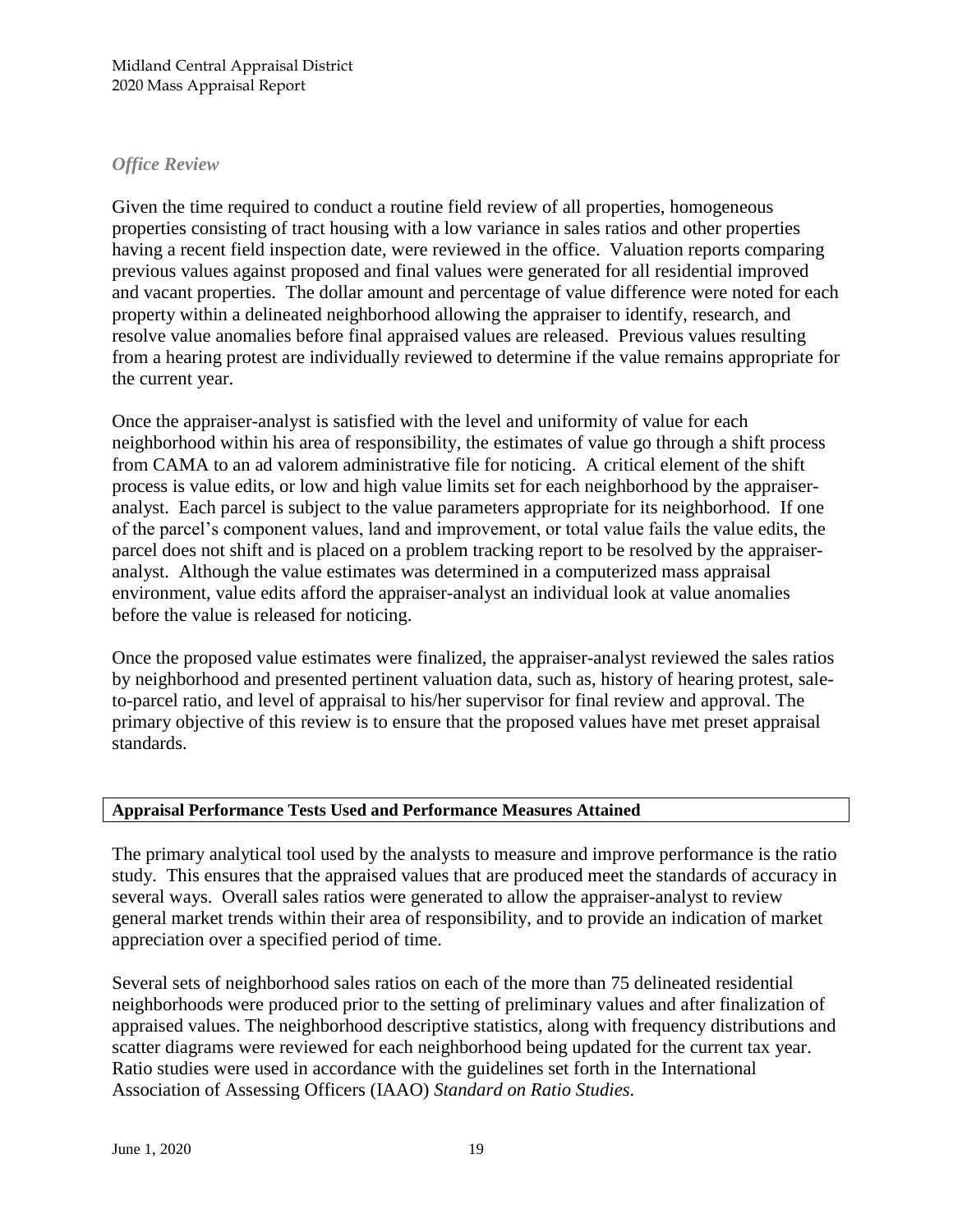#### RESIDENTIAL STAFF PROVIDING SIGNIFICANT MASS APPRAISAL ASSISTANCE

| <b>NAME</b>      | TITLE                         | <b>TDLR</b> | <b>TYPE OF ASSITANCE</b>                                                               |
|------------------|-------------------------------|-------------|----------------------------------------------------------------------------------------|
| Jerry M. Bundick | <b>Chief Appraiser</b>        | 63582       | Organize, Plan, and Directs Residential<br><b>Valuation and Testing Activities</b>     |
| Dennis Rambo     | <b>Assist Chief Appraiser</b> | 69102       | Assist in development and adjustment of<br>residential local market adjustment factors |
| Daniel Alderete  | <b>Residential Manager</b>    | 74123       | Provides market observations and real time<br>feedback from field appraisal staff      |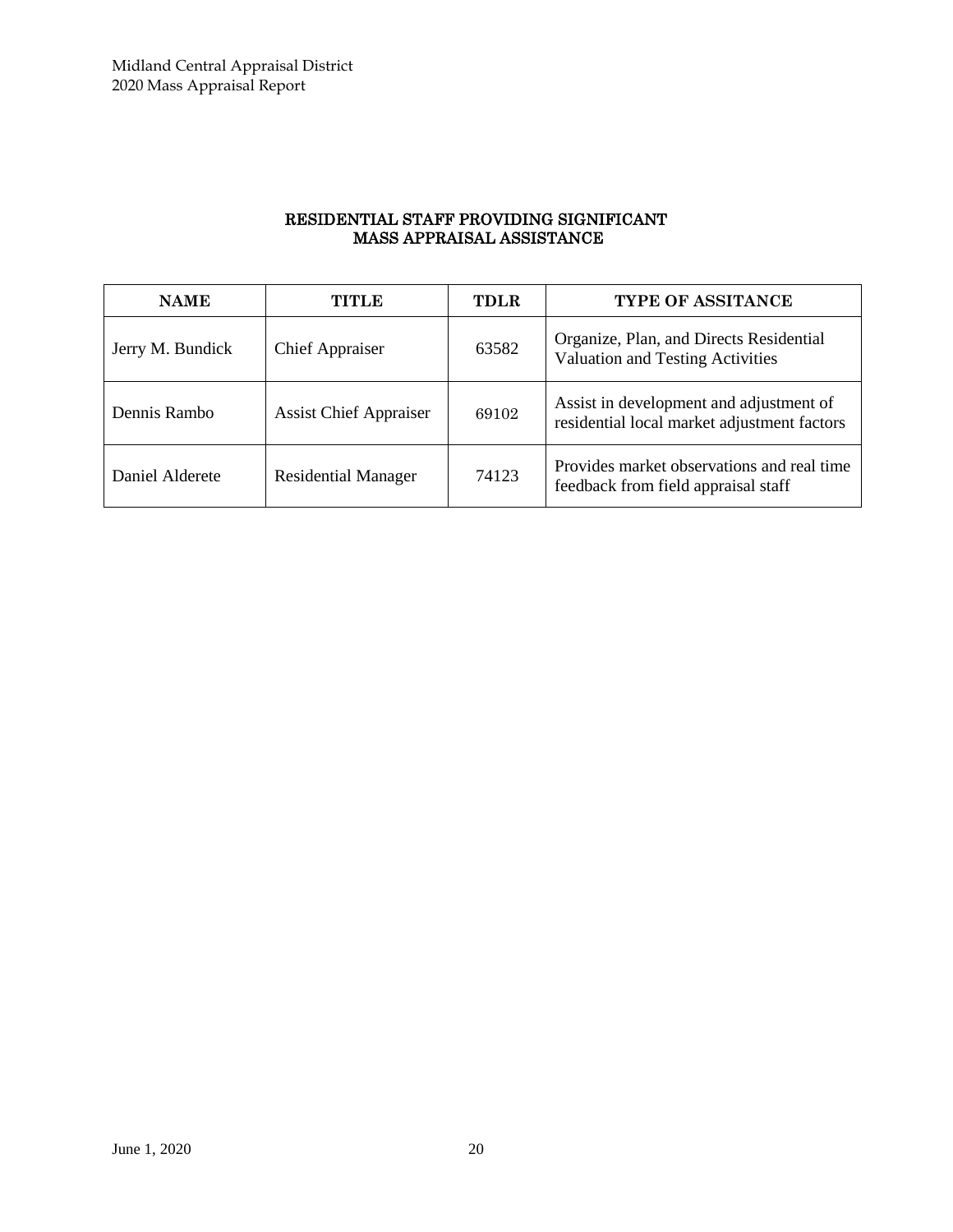# **INTRODUCTION**

### **Scope of Work**

This mass appraisal assignment includes all commercially classed real property assigned to the commercial valuation appraisers and located within the jurisdiction of Midland County and overlapping appraisal districts. Commercial appraisers appraise the fee simple interest of properties according to statute. However, the effect of easements, restrictions, encumbrances, leases, contracts or special assessments are considered on an individual basis, as is the appraisement of any non-exempt taxable fractional interests in real property (i.e. certain multifamily housing projects). Fractional interests or partial holdings of real property are appraised in fee simple for the whole property and divided programmatically based on their pro-rata interests. In tax year **2020** there were approximately **5,141** state category "F1" commercial improved real property accounts, approximately **118** state category "B1" multi-family apartment accounts, and approximately **2,574** state category "C2" commercial vacant land accounts.

# **Procedure for Collecting and Validating Data**

The data used by the commercial appraisers includes verified sales of vacant land and improved properties and the pertinent data obtained from each (sales price levels, capitalization rates, income multipliers, equity dividend rates, marketing period, etc.). Other data used by these appraisers includes actual income and expense data (typically obtained through the hearings process), actual contract rental data, leasing information (commissions, tenant finish, length of terms, etc.), actual construction cost data, and in-house surveys. In addition to the actual data obtained from specific properties, market data publications were also reviewed to provide additional support for market trends such as the Chamber of Commerce for market data on apartments, retail, office, and industrial properties. Other sources include the State Comptroller Hotel /Motel Report, IREM rental property surveys, and web sites from real estate professionals. Other publications such as the Korpacz Survey and Appraisal Institute's economic indicators were used for capitalization rates, typical holding periods for real estate investments, interest rates and other pertinent real estate criteria.

In terms of commercial sales data, MCAD receives a copies of the deeds recorded of public record with the Midland County Clerk's office. The deeds involving a change in commercial ownership are entered into the sales information database and researched by commercial department staff to obtain the pertinent sale information. For those properties involved in a transfer of commercial ownership, available sales information is collected and verified. The district confirms available sales information by mailing a computer-generated questionnaire to the grantee and/or grantor of the transaction. If a questionnaire is answered and returned, the documented responses are recorded into the sales database with the CAMA system. After the sales data has been keyed into the database, the data is reviewed to maintain quality control. If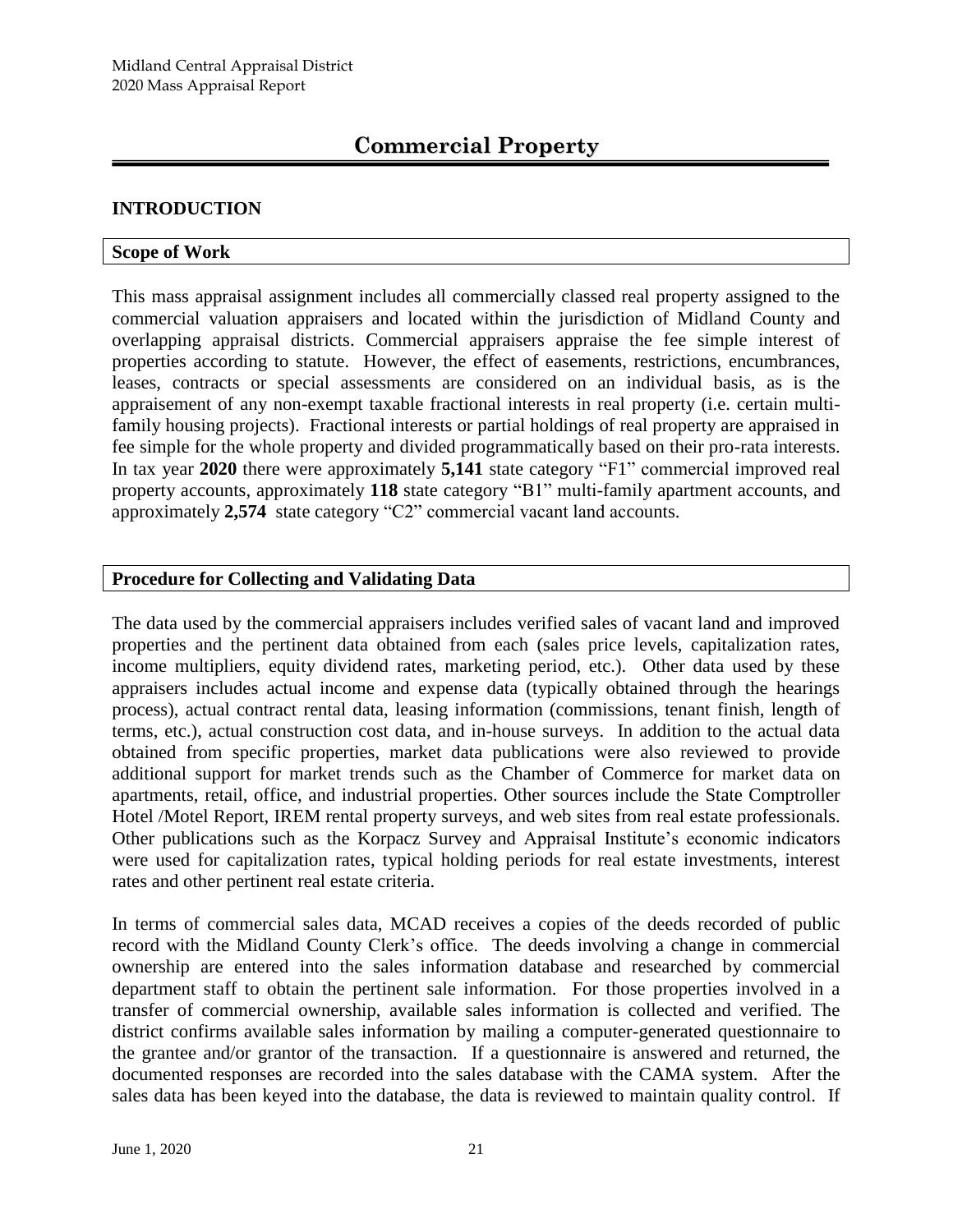no information is provided, verification is then attempted via telephone. If the sales information is still not obtained, other sources are contacted such as the brokers involved in the sale, property managers or commercial vendors. In other instances sales verification is obtained from local appraisers or others that may have the desired information. In addition, property sales information is often obtained during formal public review board hearings.

After sales information has been researched, verified, keyed into the database, the sales data is summarized and produced into book form. The confirmed sales data is categorized by property and use type and sorted by location and chronological order by sales date. These books are available for use by the appraisal staff for informal property reviews during the appeals period. The general public is restricted from sales data unless it is deemed to be classified as nonconfidential or the owner has filed a formal protest with the Appraisal Review Board whereby only sales information pertaining to the valuation of the owner's property may be obtained upon written request by the owner in accordance with provisions stated in the tax code.

# **Highest and Best Use Analysis**

The highest and best use of commercial real property is the most reasonable and probable use that generates the highest present value of the real estate as of the date of valuation. The highest and best use of any given property must be physically possible, legally permissible, financially feasible, and maximally productive. For improved properties, highest and best use is evaluated as improved and as if the site were still vacant. This assists in determining if the existing improvements have a transitional use, interim use, nonconforming use, multiple uses, speculative use, excess land, or a different optimum use if the site were vacant. For vacant tracts of land within this jurisdiction, the highest and best use is considered speculative based on the surrounding land uses. Improved properties reflect a wide variety of highest and best uses which include, but are not limited to: office, retail, apartment, warehouse, light industrial, special purpose, or interim uses.

In many instances, the property's current use is the same as its highest and best use. Highest and best use analysis insures that an accurate estimate of market value is derived. On the other hand, value in use represents the value of a property to a specific user for a specific purpose. This is significantly different than market value, which approximates market price under the following assumptions: (1) no coercion of undue influence over the buyer or seller in an attempt to force the purchase or sale, (2) well-informed buyers and sellers acting in their own best interests, (3) a reasonable time for the transaction to take place, and (4) payment in cash or its equivalent.

#### **Model Specification**

The commercial valuation function is divided into five improved property valuation groups and a vacant commercial land group. The improved real property appraisal responsibilities are categorized according to major property types which include: Multi-family or apartment, Office, Retail, Warehouse and Special use (i.e. hotels, hospitals and, nursing homes).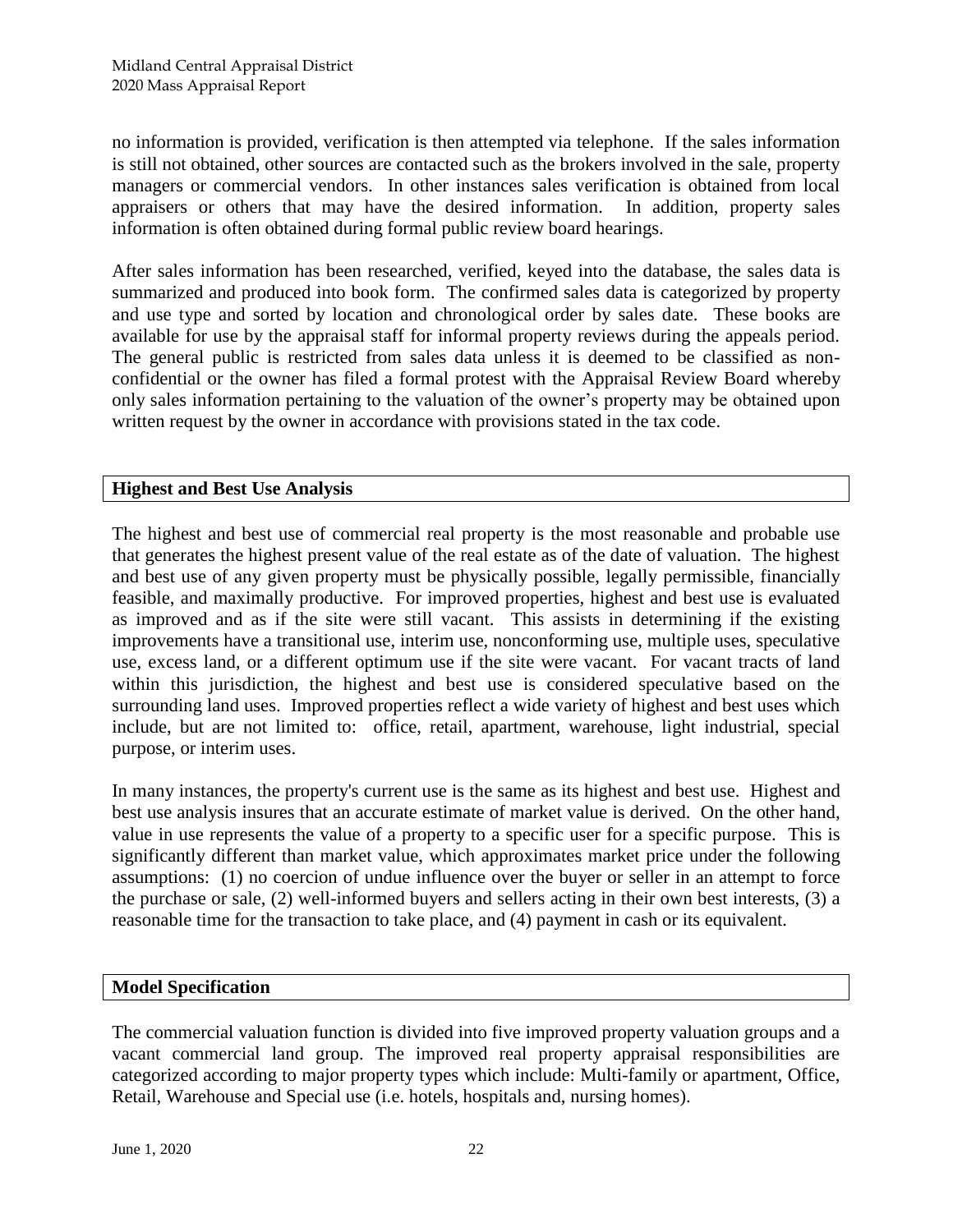The cost approach to value was applied to all improved commercial real property utilizing the comparative unit method. The district utilized national cost data reporting services as well as actual cost information on comparable properties whenever possible. Cost models were developed based data from the Marshall Swift Valuation Service. Cost models include the development of replacement cost new (RCN) value estimates of all improvements. Time and location modifiers were used as necessary to adjust the cost data in order to reflect market condition changes in costs over time. In addition, the cost approach also employs the use of sales comparison in order to develop a value estimate of the underlying land value.

The income approach to value was applied to the real property which is typically viewed by market participants as "income producing" and for which the income methodology is considered a leading value indicator. Yield capitalization techniques are employed to determine value.

The sales comparison or market approach was utilized for comparing sales of similarly improved commercial property when data was available. Proper adjustments are made to compensate for differences in properties.

All three approaches to value were considered by the commercial department in estimating market value of commercial property. The most applicable approach was used as the primary approach for each commercial valuation group.

# *Area Analysis*

Data on regional economic forces such as demographic patterns, regional location factors, employment and income patterns, general trends in real property prices and rents, interest rate trends, availability of vacant land, and construction trends and costs are collected from private vendors and public sources. Information is obtained from real estate publications and sources such as Midland's Chamber of Commerce survey reports, regional newspaper real estate articles, and the Real Estate Center at Texas A & M University. Continuing education in the form of IAAO, Texas Association of Assessing Officers (TAAO), Texas Association of Appraisal Districts (TAAD), Texas Department of Licensing and Regulation (TDLR) approved courses, and real estate seminars provide district appraisal employees a current economic outlook on Midland's real estate market. Strict adherence to these procedures ensures that appraisers consider pertinent factors and trends about the forces within the governmental bodies and cities in Midland County and within the geographic boundaries of MCAD.

#### *Neighborhood Analysis*

The neighborhood is comprised of the land area and commercially classed properties located within the boundaries of this taxing jurisdiction. This area consists of a wide variety of property types including residential, commercial and industrial, and vacant acreage. Neighborhood analysis involves the examination of how physical, economic, governmental and social forces and other influences affect property values. The effect of these forces is also used to identify, classify, and organize comparable properties into smaller, manageable subsets of the universe of properties known as neighborhoods. In the mass appraisal of commercial properties these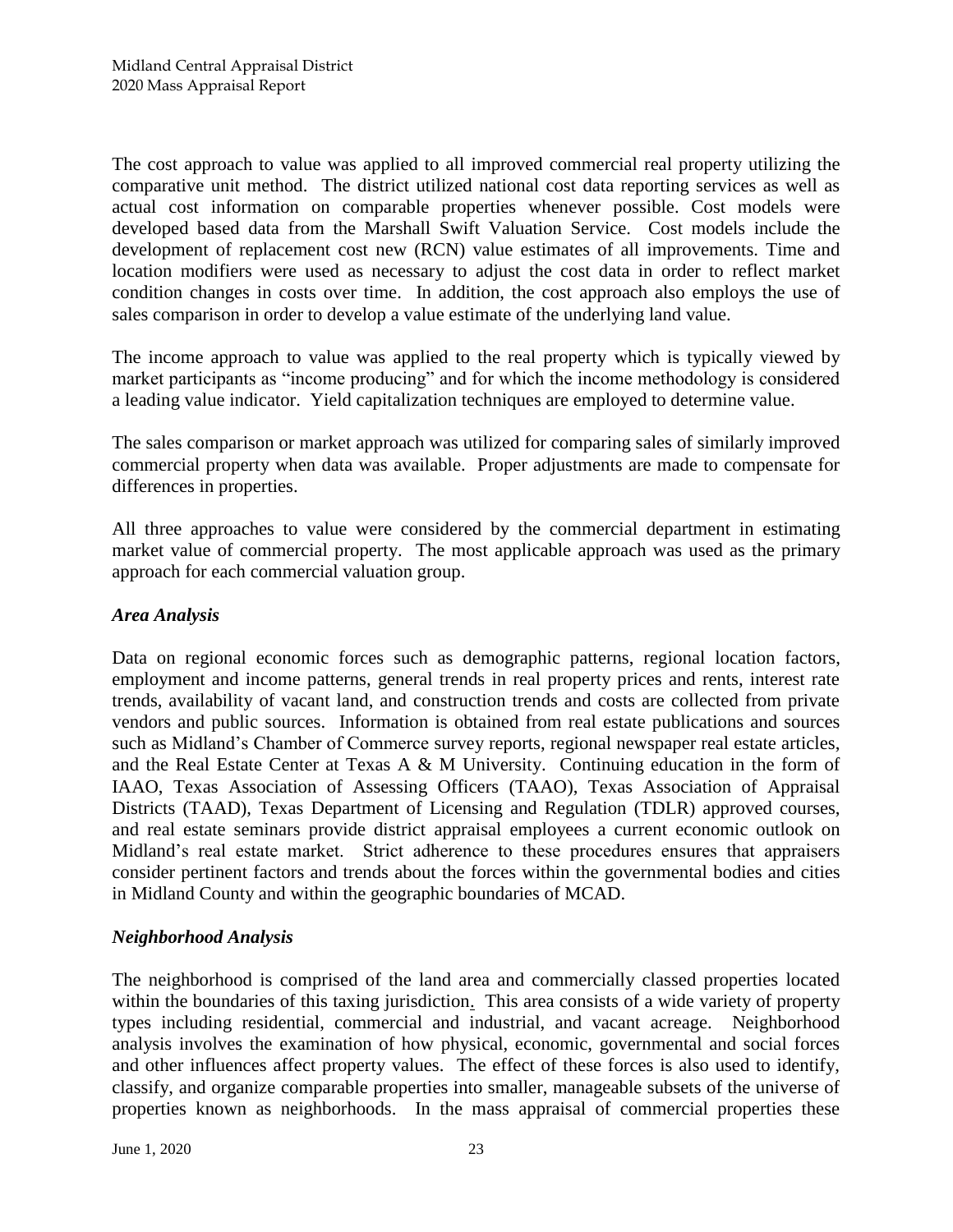subsets of a universe of properties are generally referred to as *market areas* or *economic areas*.

Economic areas are defined by each of the improved property use types (apartment, office, retail, warehouse and special use) based upon an analysis of similar economic or market forces. These include but are not limited similarities of rental rates, classification of projects (known as building class by area commercial market experts), date of construction, overall market activity or other pertinent influences. Property use type is the primary selection delineation criteria utilized by the commercial valuation system. All income model valuation (income approach to value estimates) is use specific. Economic areas are periodically reviewed to determine if redelineation is required. The geographic boundaries as well as, income, occupancy and expense levels and capitalization rates by age within each economic area for all commercial use types and its corresponding income model may be found in the district's appraisal manual.

# *Market Analysis*

A market analysis relates directly to market forces affecting supply and demand. This study involves the relationships between social, economic, environmental, governmental, and site conditions. Current market activity including sales of commercial properties, new construction, new leases, lease rates, absorption rates, vacancies, allowable expenses (inclusive of replacement reserves), expense ratio trends, and capitalization rate studies are analyzed. Local consultation with area real estate professionals are utilized lend support to the various assumptions utilized in the valuation of real estate.

#### *Model Calibration*

Model calibration involves the process of periodically adjusting the mass appraisal formulas, tables and schedules to reflect current local market conditions. Once the models have undergone the specification process, adjustments were made as needed to reflect new construction procedures, materials and/or costs, which can vary from year to year. The basic structure of a mass appraisal model can be valid over an extended period of time, with trending factors utilized for updating the data to the current market conditions.

#### **Cost Approach to Value**

# *Cost Schedules*

The cost approach to value was applied to all commercial improved real property utilizing the comparative unit method. This methodology involves the utilization of national cost data reporting services as well as actual cost information on comparable properties whenever possible. Cost models were developed using data from the Marshall Swift Valuation Service. Cost models include the derivation of replacement cost new (RCN) of all improvements. These include comparative base rates, per unit adjustments and lump sum adjustments. This approach also employs the sales comparison approach in the valuation of the underlying land value. Location modifiers are necessary to adjust cost data to reflect conditions in a specific market and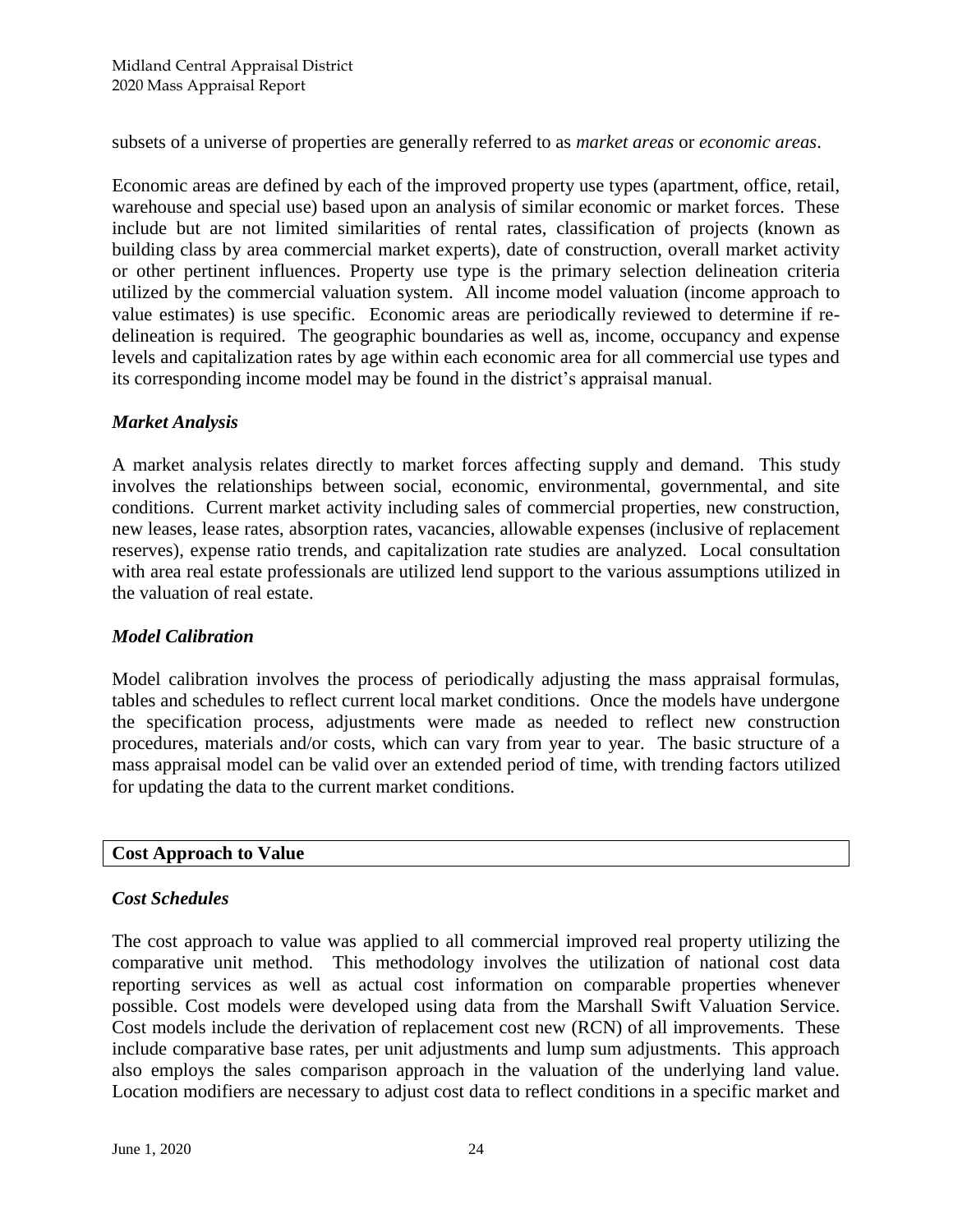changes in costs over a period of time. Because a national cost service is used as a basis for the cost models, location modifiers were used to adjust these base costs specifically for Midland market. The national cost service provides regional and local modifiers

Depreciation schedules were developed based on what is typical for each property type at that specific age. Depreciation schedules have been implemented for what is typical of each major class of commercial property by economic life categories. Schedules have been developed for improvements with 15, 20, 30, 40, 50, and 70 year expected life. These schedules were then reviewed to ensure they are reflective of current market conditions. The actual age and effective ages of commercial real improvements determined by appraisers and entered in CAMA. Effective age estimates are based on the utility of the improvements relative to where the improvement lies on the scale of its total economic life and its competitive position in the marketplace. While actual age is a matter of chronology, effective age estimates determined by property inspection and analysis by staff commercial appraisers.

Market adjustment factors such as external and/or functional obsolescence were applied as warranted. A depreciation calculation override was used when property condition or its effective age varied from the norm by appropriately noting the physical condition and functional utility of the property. These adjustments were applied to a specific property type or location as needed and were developed via ratio studies or other market analyses. It is observed that accuracy in the development of the cost schedules, condition ratings and depreciation schedules minimizes the necessity of applying this type of adjustment factor.

# **Income Approach to Value**

#### *Income Models*

The income approach to value was applied to commercial real properties which are typically viewed by market participants as "income producing", and for which the income methodology is considered a leading value indicator. The first step in the income approach pertains to the estimation of market rent on a per unit basis. This was derived primarily from surveys of actual rent furnished by property owners and from local market study publications. The per-unit rental rate was multiplied by the number of units which results in an estimate of the property's potential gross rent.

The projected vacancy and collection loss allowance was established from actual data furnished by property owners and district market surveys. This allowance accounts for periodic fluctuations in occupancy, both above and below an estimated stabilized level. The market derived stabilized vacancy and collection loss allowances were subtracted from the potential gross rent estimate to yield an effective gross rent.

The secondary income or service income was calculated as a percentage of stabilized effective gross rent and or actual data supplied by property owners and agents. Secondary income represents parking income, escalations, reimbursements, and other miscellaneous income generated by the operations of real property. The secondary income estimate was derived from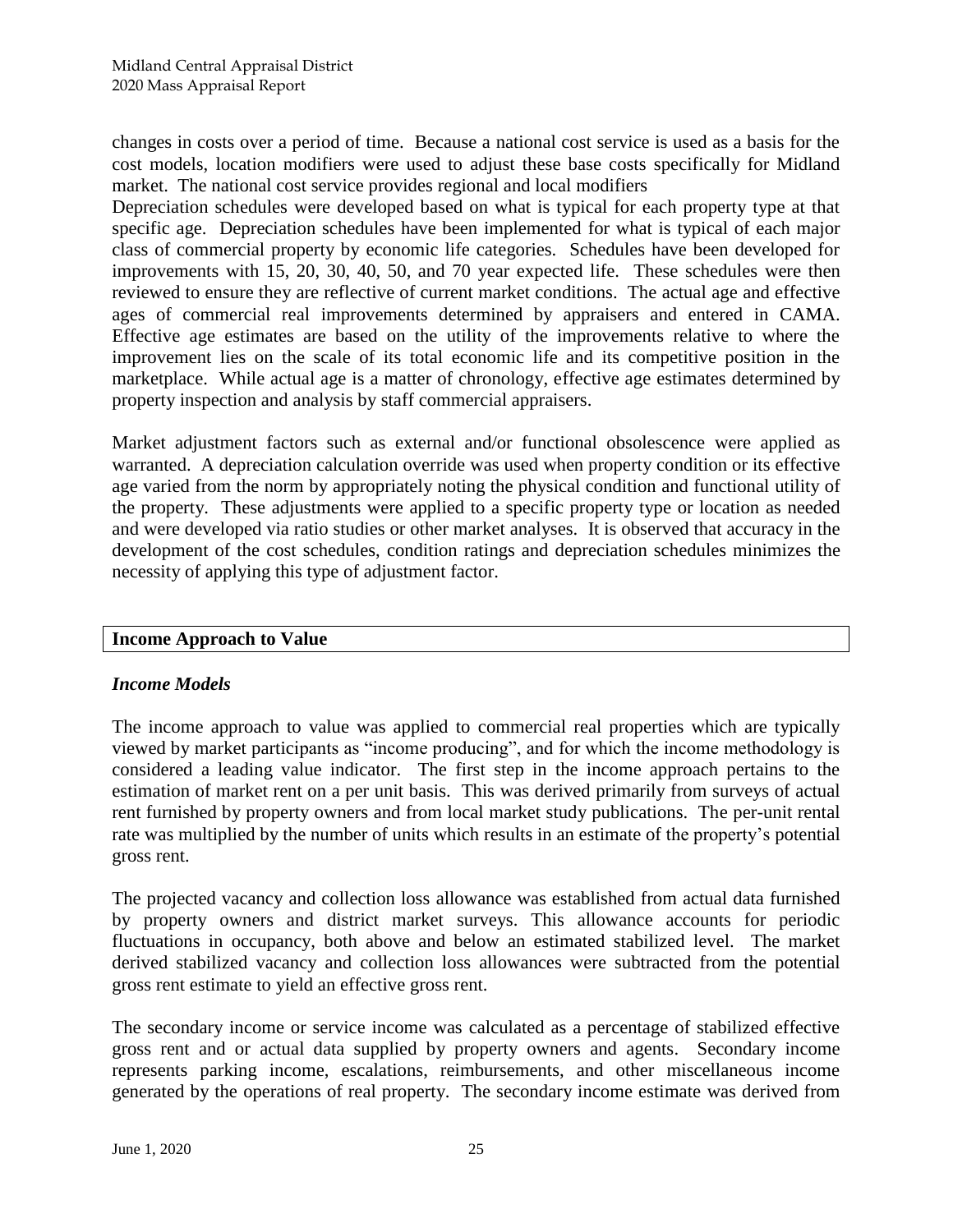actual data collected and available market information and was added to the effective gross rent to arrive at an effective gross income.

Allowable expenses and expense ratio estimates were based on a study of the local market, with the assumption of *prudent management*. An allowance for non-recoverable expenses such as leasing costs and tenant improvements were included in the expenses. A non-recoverable expense represents costs that the owner pays to lease rental space. Different expense ratios were developed for different types of commercial property based on use. Actual expense data for the subject property was used when available for analysis and confirmation of model estimates. For instance, retail properties are most frequently leased on a triple-net basis, whereby the tenant is responsible for his pro-rata share of taxes, insurance and common area maintenance. In comparison, a general office building is most often leased on a base year expense stop. This lease type stipulates that the owner is responsible for all expenses incurred during the first year of the lease. However, any amount in excess of the total per unit expenditure in the first year is the responsibility of the tenant. Expense ratios were implemented based on the commercial property type.

Another form of allowable expense which was considered is the replacement of short-lived items (such as roof or floor coverings, air conditioning or major mechanical equipment or appliances) requiring expenditures of large lump sums. When these capital expenditures are analyzed for consistency and adjusted, they may be applied on an annualized basis as stabilized expenses. When performed according to local market practices by commercial property type, these expenses when annualized are known as replacement reserves.

Subtracting the allowable expenses (inclusive of non-recoverable expenses and replacement reserves) from the effective gross income (GRI), results in income estimate known as the net operating income (NOI). Various appraisal techniques were applied to convert the (NOI) into an estimate of market value (MV). Factors, also known as rates and multipliers, used for value conversion include gross income multipliers (GRI), overall capitalization rates (OR), and discount rates. These rates and multipliers also vary between property types, as well as by location, quality, condition, design, age, and other factors. Therefore, application of the various rates and multipliers was based on a thorough analysis of the market.

# *Yield Capitalization Analysis and Techniques*

An appraisal technique known as Capitalization Analysis was used to develop the district's income approach models. This methodology involves the capitalization of net operating income (NOI) as an indication of market value for a specific property types. Capitalization rates are obtained utilizing recognized appraisal methods including; build-up method, market extraction, or appraisal expert surveys. Capitalization rates which are derived by market extraction typically provide the most accurate method, whereby these rates are obtained from analyzing the actual income and expense data obtained from the sale of commercial property The built-up method or "band-of-investment" method of capitalization rate development relates to satisfying the market return requirements of both the debt and equity positions of a real estate investment. This information is typically obtained from real estate and financial publications.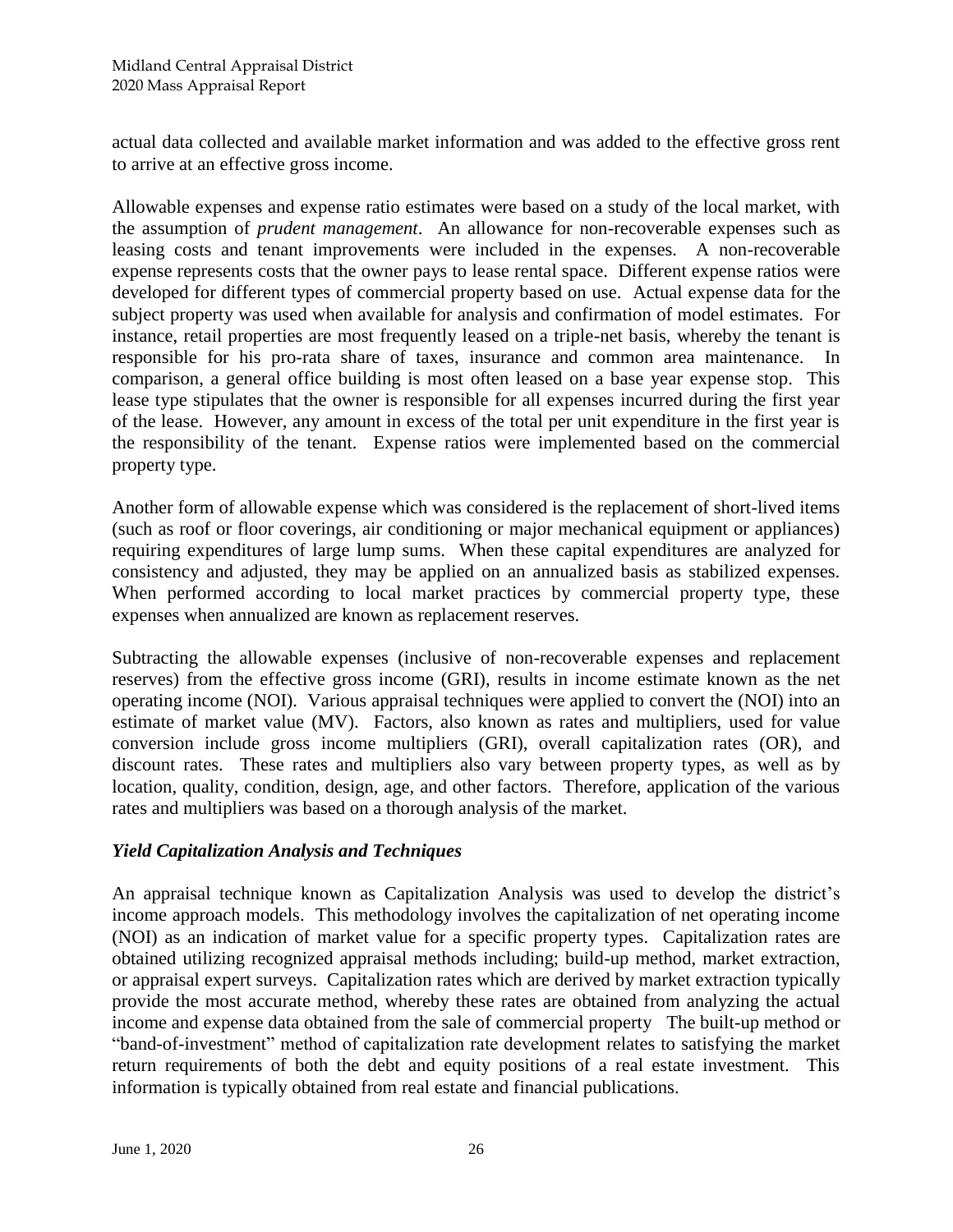# *Direct Capitalization*

The appraisal district's primary yield capitalization method for the valuation of commercial property was that of Direct Capitalization. This technique was applied to specific properties with relatively stabilized occupancy. Properties with higher than normal vacancy valued by Direct Capitalization whereby rent loss is compensated for by multiplying the rental rate by the percent difference of the property's stabilized occupancy and its actual occupancy. Build out allowances (for first generation space or retrofit/second generation space as appropriate) and leasing expenses are added to the rent loss estimate. The total adjusted loss from these real property operations is discounted using an acceptable risk rate. The discounted value, inclusive of rent loss due to extraordinary vacancy or build out allowances and leasing commissions, becomes the rent loss concession and is deducted from the value indication of the property at stabilized occupancy

The direct capitalization calculations of all appropriate properties were processed and recorded via the use of Microsoft Excel spreadsheets, after which the final values of appropriate properties were entered into the district primary CAMA program.

# *Discounted Cash Flow Analysis*

Another valuation method use to value income producing commercial property is Discount Cash Flow Analysis (DCF). Discounted Cash Flow analysis is defined as "a set of procedures in which an appraiser specifies the quantity, variability, timing, and duration of periodic income, as well as the quantity and timing of reversions and discounts each to its present value at a specified yield rate." This technique takes the future benefits or "incomes" and converts these benefits into an indication of present value by discounting each future benefit at an appropriate yield rate. The formula is expressed as follows:

PV = 
$$
\frac{CF_1}{1+Y} + \frac{CF_2}{(1+Y)^2} + \frac{CF_3}{(1+Y)^3} + \dots + \frac{CF_N}{(1+Y)^N}
$$

Where PV represents "present value"; CF represents "cash flow"; Y represents "yield rate."

The DCF calculations of all appropriate properties were processed and recorded via the use of Microsoft Excel spreadsheets, after which the final values of appropriate properties were entered into the district primary CAMA program.

Care was taken by the chief appraiser and the commercial department's management and appraisal staff to choose the appropriate income value technique for the type of property being appraised and in applying these methods in a uniform and equal way within the particular class and subclasses of commercial property being evaluated on a mass basis. In doing so, the district ensures same or similar appraisal methods and techniques are used to appraisal the same or similar kinds of properties.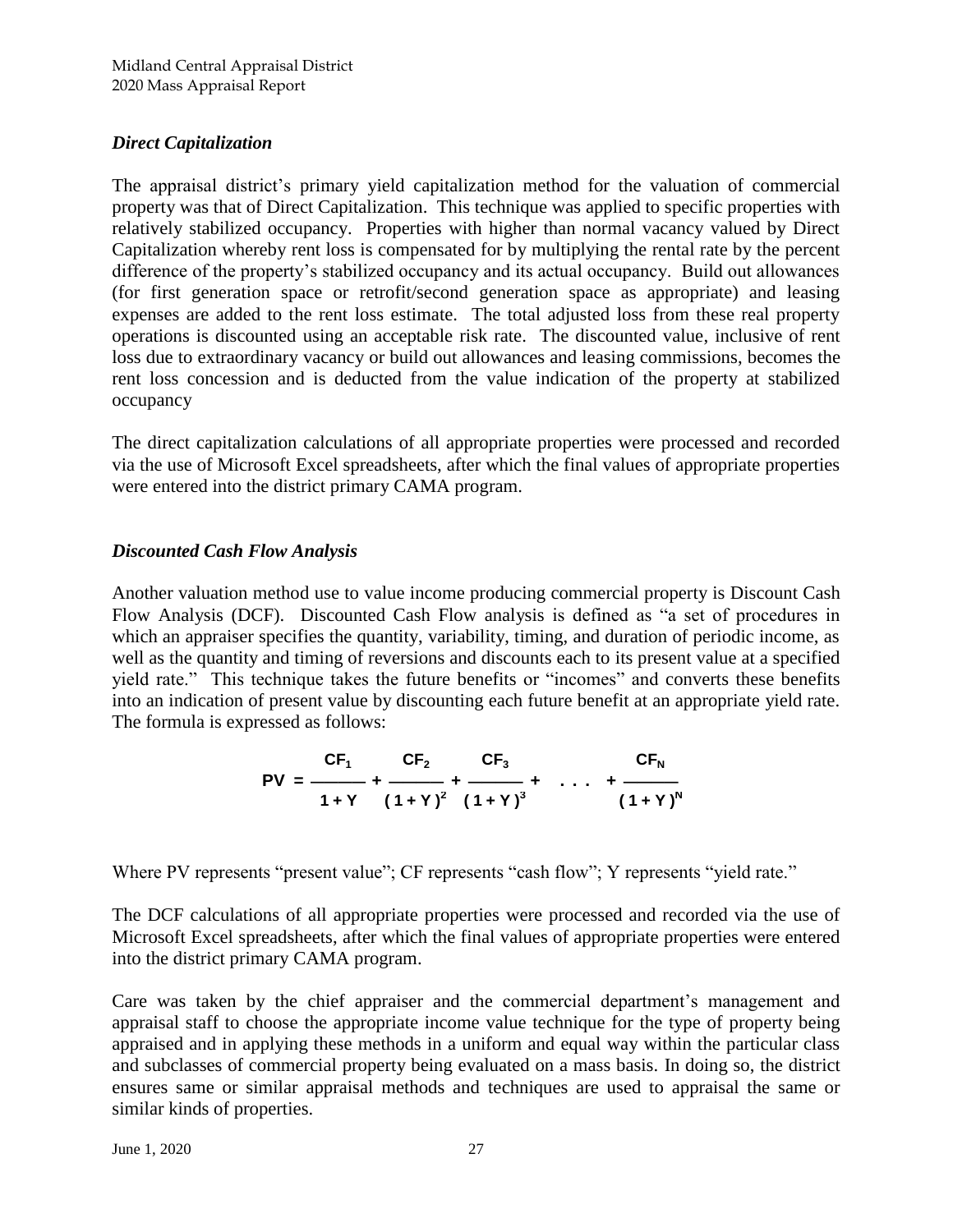# **Sales Comparison Approach**

The Sales Comparison Approach is often referred to as the "market approach" and the terms are used interchangeably. While all three approaches to value are based on data derived from the market place, the Sales Comparison Approach directly compares a subject property's characteristics with those of comparable properties which have recently sold in similar transactions. For the appraisal of commercial real property, the appraisal district utilized this approach in comparing the recent sales of improved commercial real properties to similar and comparable real commercial property accounts on the district's appraisal roll.

Pertinent data from actual sales of commercial properties, both vacant and improved, was collected throughout the year in order to obtain relevant information which could be used for valuation analysis. Sales of similarly improved properties provided verification of commercial depreciation schedules used in the cost approach. In addition, analysis of sales data allowed the appraiser to derive yield rates and multipliers used in the income approach to value.

The commercial appraisal staff collected, recorded, and analyzed the commercial sales information. A database on commercial sale information is maintained within the district's CAMA software system. When sales information was available, a property sales grid was created using MS Excel spreadsheets in order to adjust and compare select commercial properties for cost-model verification and for the development of commercial market adjustment factors.

In addition, the commercial property sales information was used to check the uniformity and accuracy of the district's commercial real property income models by comparing the appraised values to recent verified commercial property sales. This comparison allows the commercial appraiser-analysis to adjust criteria of income model parameters. Based on the analysis available sales information, commercial cost and income models were modified to reflect market conditions

Since Texas is a non-disclosure state, publically available commercial sales information is highly limited. This lack of available information limits the appraisal district's availability to utilize pertinent sales information. The scarcity of relevant sale information often restricts the appraisal district's application of the sales comparable approach for mass appraisal of commercial real and personal property.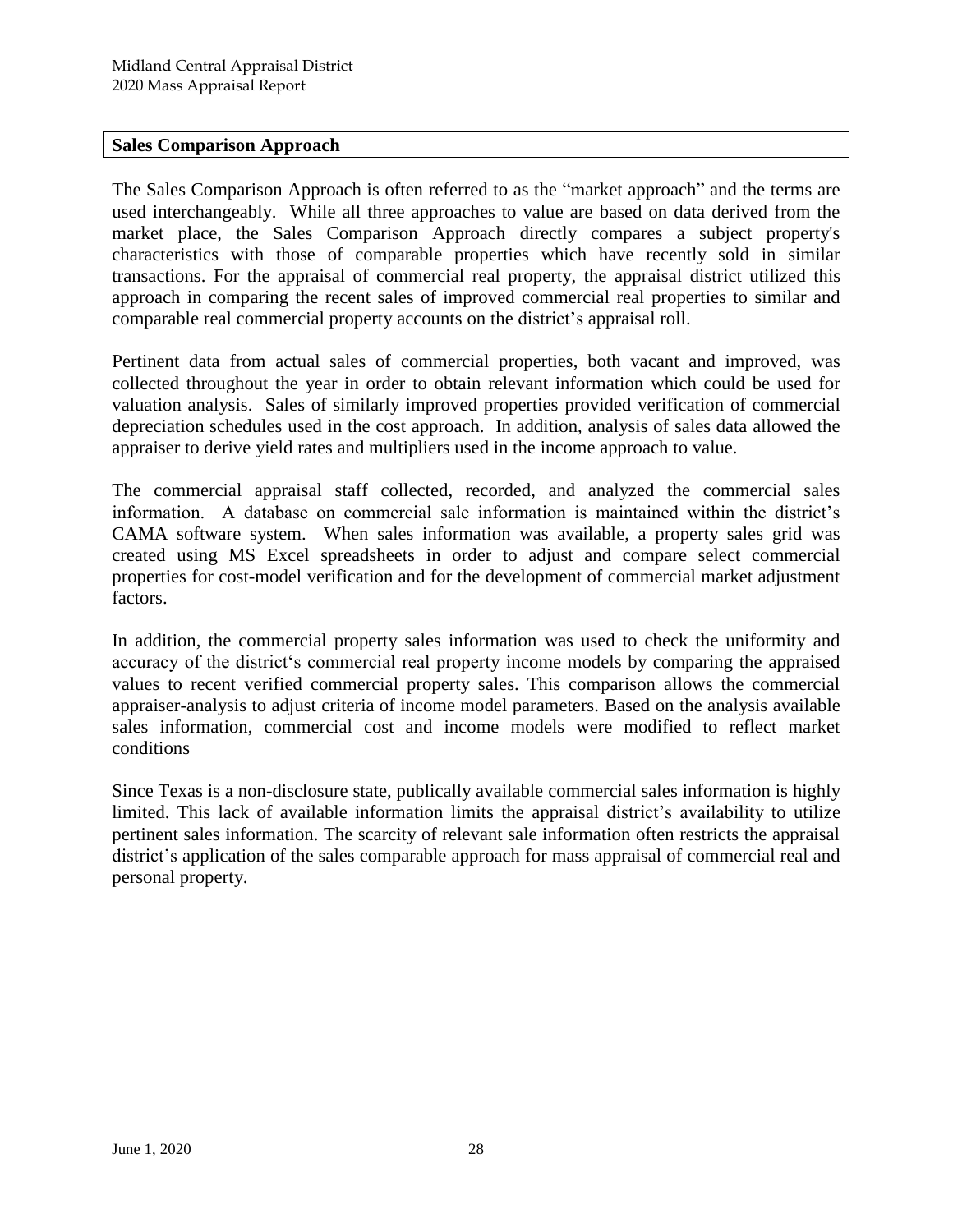#### **Review of Value Estimates**

### *Field Review*

Commercial appraisers field review, to the extent possible, properties or economic areas experiencing remodeling, renovations, or retrofits, changes in occupancy levels or rental rates, new leasing activity, new construction, or wide variations in sale prices. Additionally, the appraiser-analyst performs an on-site field review of subjective data items such as building class, quality of construction (known as cost modifiers), condition, and physical, functional and economic obsolescence factors contributing significantly to the market value of the property. In some cases field reviews are warranted when sharp changes in occupancy or rental rate levels occur between building classes or between economic areas. With preliminary estimates of value in these targeted areas, the appraiser-analyst test computer assisted values against their own appraisal judgment. While in the field, the appraiser physically inspects sold and unsold properties for comparability and consistency of values.

# *Office Review*

Office reviews were completed on properties not subject to field inspections and were performed in compliance with procedures and guidelines contained in Midland Central Appraisal District's Appraisal Manual. The district's Appraisal Manual outlines the application of the three approaches to value as well as special-valuation methods deemed applicable. The district's appraisal manual details derivation of final value estimates by property use type. This manual is maintained and updated frequently.

Office review consists of analyzing the pertinent data for each property, as well as comparing the previous values (two year value history) to the proposed value conclusions of the various approaches to value. The appraiser may review methodology for appropriateness to ascertain that it was completed in accordance with USPAP or more stringent statutory and district policies. Previous values resulting from protest hearings are individually reviewed to determine if the value remains appropriate for the current year based on market conditions

In addition to on-site inspection, the appraisers used in-house information obtained from the district's geographic information system (GIS) to review cadastral maps for parcel lines, flood data, zoning, and jurisdictional boundaries. The district's mapping system utilizes ArcGIS software licensed by ESRI. The appraisers also used oblique and orthogonal aerial imagery for property inspection, measurement, and verification. The appraisal district has joined with local governmental entities in a joint effort to obtain and maintain aerial imagery data. The appraisal district uses EagleView Corporation's aerial imagery services and products for these purposes.

Once the appraiser is satisfied with the level and uniformity of value for the commercial property being reviewed, the estimates of value go through a process from CAMA to an ad valorem administrative review. Valuation edits were used to review accounts for value anomalies before the final estimate of value was released for notification.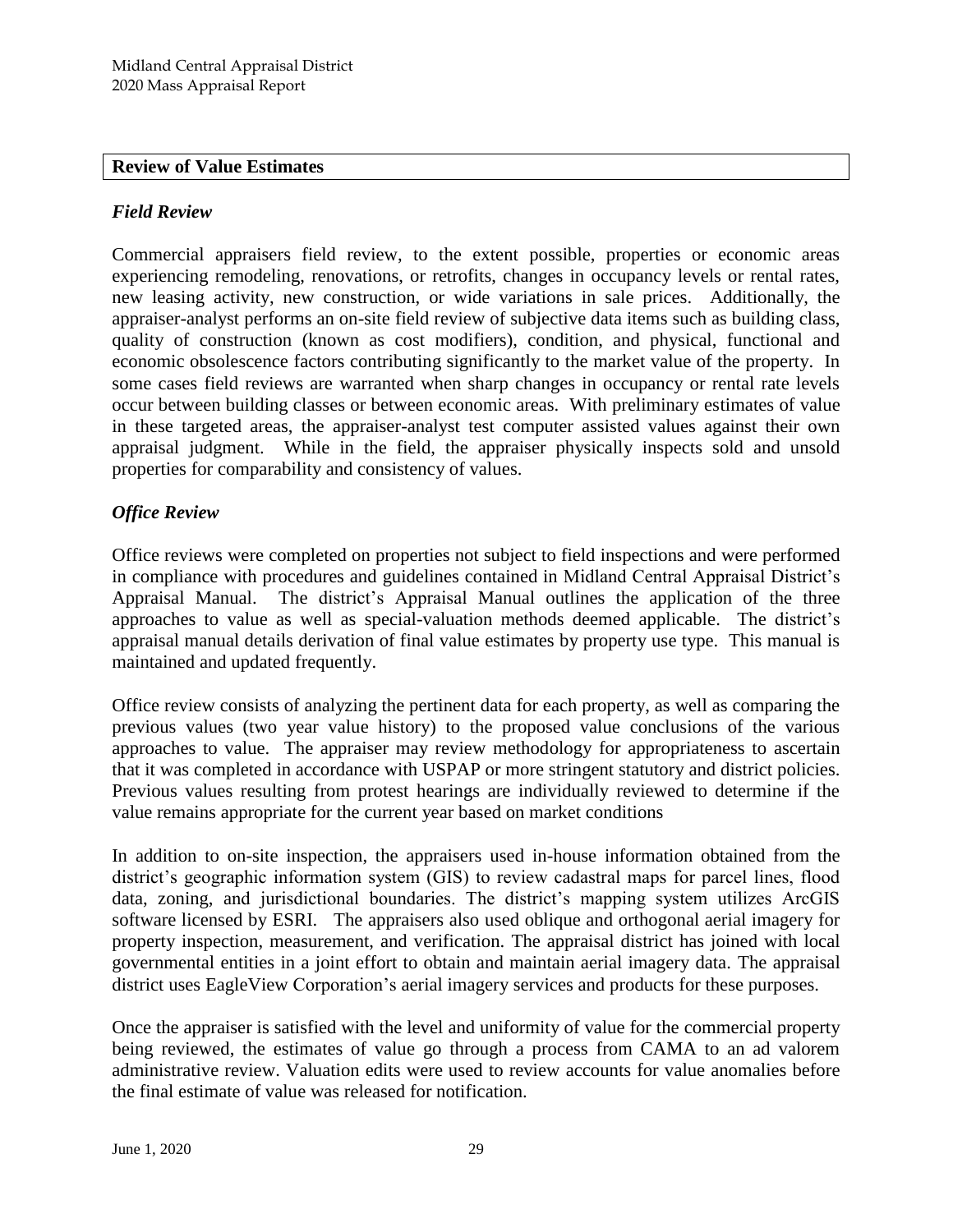# **Appraisal Performance Tests Used and Performance Measures Attained**

#### *Statistical and Capitalization Analysis*

Statistical analysis of final values is an essential component of quality control. This methodology represents a comparison of the final value against the standard and provides a concise measurement of the appraisal performance. Statistical comparisons of many different standards are used including sales of similar properties, the previous year's appraised value, audit trails, value change analysis and sales ratio analysis.

Appraisal statistics of central tendency and dispersion generated from sales ratios are available for each property type. These summary statistics including, but not limited to, the weighted mean, standard deviation and coefficient of variation, provide the analysts an analytical tool by which to determine both the level and uniformity of appraised value of a particular property type. The level of appraised values can be determined by the weighted mean for individual properties within a specific type, and a comparison of weighted means can reflect the general level of appraised value. Review of the standard deviation and the coefficient of variation can discern appraisal uniformity within a specific property type.

The appraiser reviews every commercial property type annually through sales ratio analysis. Ratio studies are used to compare the recent sales prices of properties to the appraised values of the sold properties. The ratio study affords the appraiser-analyst an excellent means of judging the present level of appraised value and uniformity of the appraised values. The appraiser, based on the sales ratio statistics and designated parameters for valuation update, makes a preliminary decision as to whether the value level of a particular property type needs to be updated in an upcoming reappraisal, or whether the level of market value is at an acceptable level.

Potential gross rent estimates, occupancy levels, secondary income, allowable expenses (inclusive of non-recoverable items and replacement reserves), net operating income and capitalization rate and multipliers are continuously reviewed utilizing frequency distribution methods or other statistical procedures or measures. Income model conclusions are compared to actual information obtained on individual commercial properties during the hearings process as well as information from published sources and area professionals.

#### *Sales Ratio Studies*

Sales ratios are generated by property-use type from the sales database in the CAMA system software. Assigned manager-appraisers utilize desktop applications such as Microsoft Office suite Access and Excel programs to evaluate subsets of data by property category type or a specific and unique data item. Desktop computers are utilized as needed to allow for analysis based on building class, structure age, and other factors. Often on-site field checks are conducted to insure the ratios produced are accurate and the appraised values utilized are based on accurate property data characteristics. These ratio studies aid the appraiser by providing an indication of market activity by economic area or changing market conditions.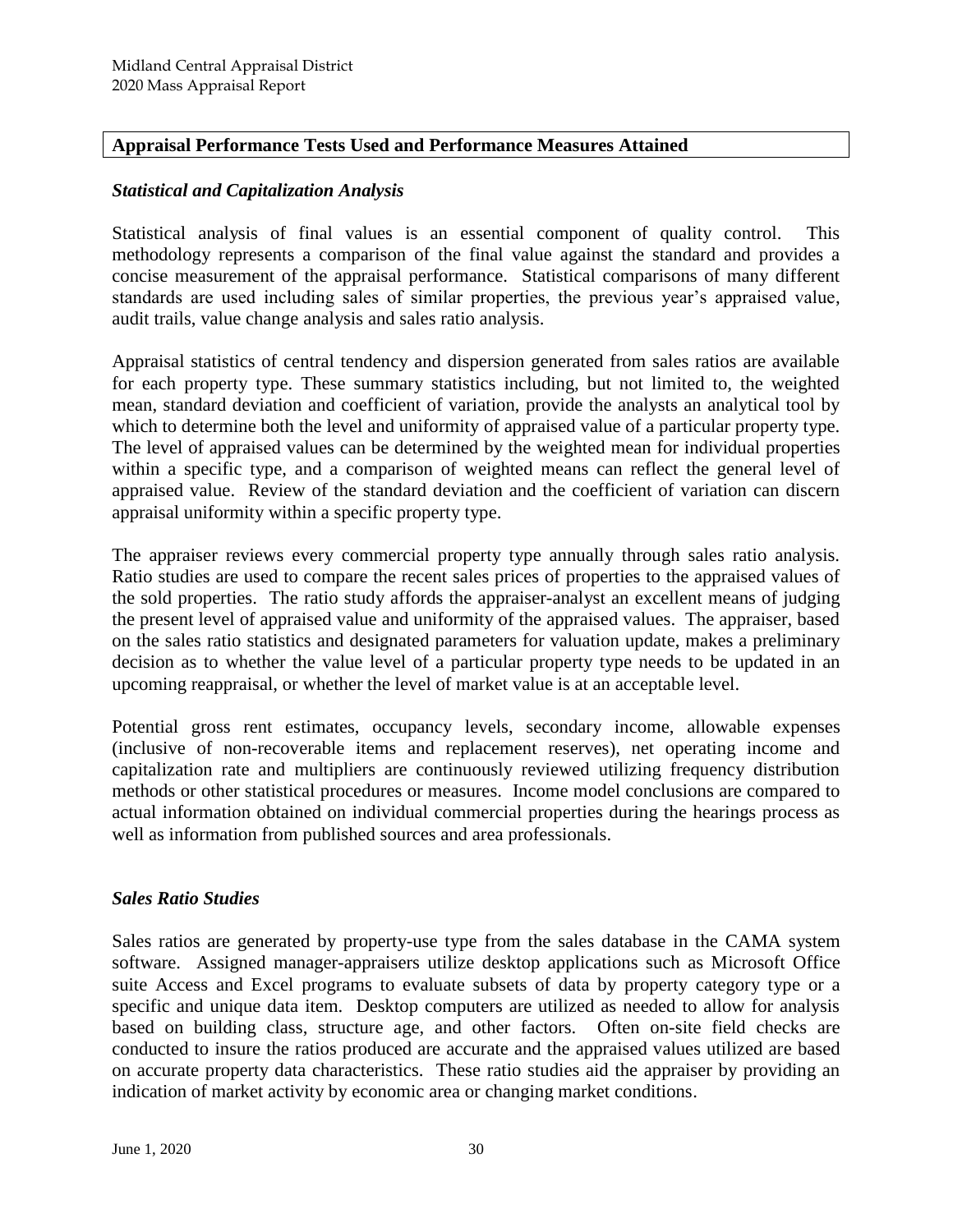# *Comparative Appraisal Analysis*

Commercial managers and/or appraisers perform an average unit value comparison in addition to a traditional ratio study. These studies are performed on commercially classed properties by property use type, (such as apartment, office, retail and warehouse usage or special use). The objective to this evaluation is to determine appraisal performance of sold and unsold properties.

Commercial appraisers examine average unit prices of sales and average unit appraised values of the same parcels and the comparison of average value changes of sold and unsold properties. These studies are conducted on substrata such as building class and on properties located within various economic areas.

| <b>NAME</b>     | TITLE.                    | <b>TDLR</b> | TYPE of ASSISTANCE                                                                                               |
|-----------------|---------------------------|-------------|------------------------------------------------------------------------------------------------------------------|
| Dennis H. Rambo | Assistant Chief Appraiser | 69102       | Supervises commercial appraisal<br>activity. Develops and tests<br>commercial valuation models                   |
| Carmen Rodelo   | Commercial Manager        | 71357       | Supervise the appraisal of personal<br>property. Update personal property<br>aircraft values                     |
| Larry Clements  | Commercial Appraiser      | 74441       | Appraise commercial property.<br>Perform survey and site inspections.<br><b>Commercial Modeling and Analysis</b> |

#### **COMMERCIAL STAFF PROVIDING SIGNIFICANT MASS APPRAISAL ASSISTANCE**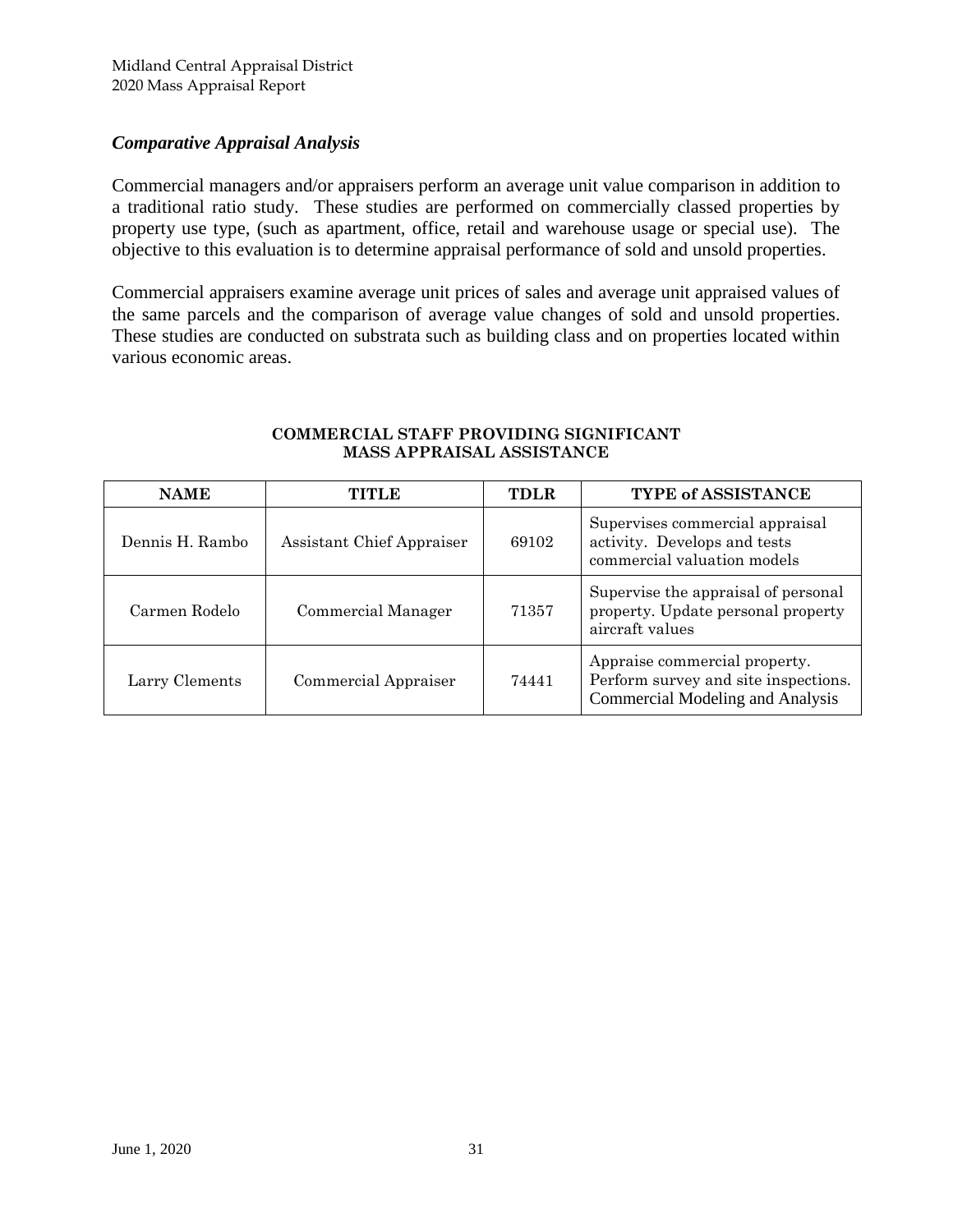# **Industrial Property**

The Midland Central Appraisal District contracts with the firm Prichard and Abbott for the valuation of commercial industrial real and personal property. Prichard and Abbott has prepared a separate and distinct mass valuation report pertaining to industrial property on behalf of the appraisal district for the current tax year. The mass industrial valuation report is made in accordance to current USPAP requirements and standards. These accounts are system coded property type " I " in the district's CAMA system. There were approximately **7,955** state category "L2" industrial personal property accounts in **2020**.

Midland Central Appraisal District maintains a copy of the industrial valuation report on file for public inspection and review.

# *District Staff Providing Significant Assistance to Valuation Contractors*

| <b>NAME</b>       | TITLE                        | <b>TDLR</b> | <b>TYPE of ASSISTANCE</b>                                                                    |
|-------------------|------------------------------|-------------|----------------------------------------------------------------------------------------------|
| Zach Kohn         | Personal Property<br>Manager | 74394       | Supervise the appraisal of personal<br>property. Update personal property<br>aircraft values |
| Sheila Barrientas | Information<br>Services      | N/A         | Provides assistance with information and<br>data requests by contractor.                     |
| Tommy Sorrells    | Appraisal Clerk              | N/A         | Provides assistance with information and<br>data requests by contractor                      |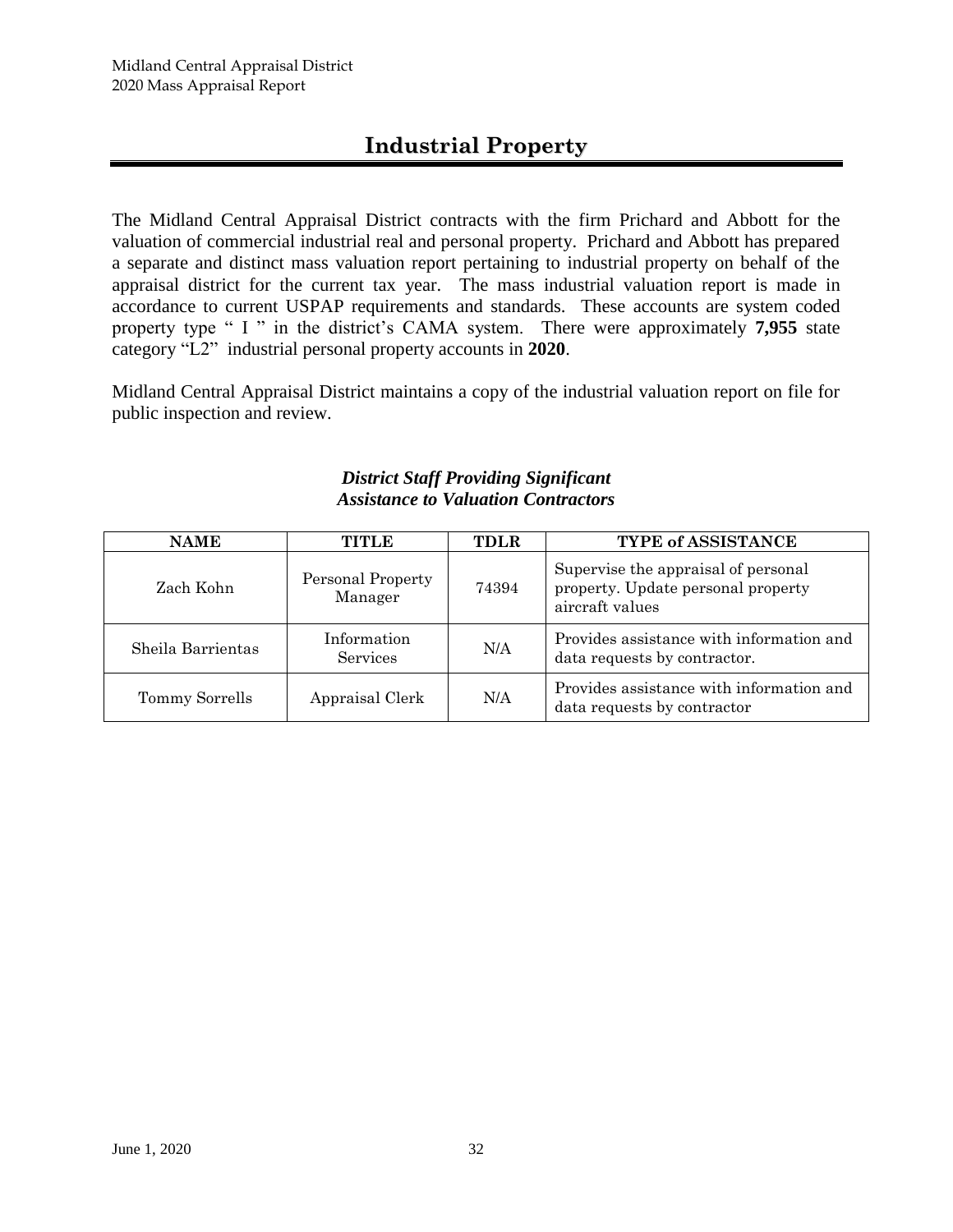# **Business Personal Property**

#### INTRODUCTION

#### **Scope of Work**

The personal property appraisers are responsible for developing fair and uniform market values for business personal property located within the district. There are four different personal property types appraised by the personal property appraisers: Business Personal Property accounts; Leased Assets; Vehicles; and Multi-Location Assets. These accounts are system coded property type "P" in the district's CAMA system. There were approximately **9,316** state coded "L1" business personal property accounts located in Midland County in tax year **2020**. The district reviews the value of business personal property on an annual basis.

#### **Procedure for Collecting and Validating Data**

A common set of data characteristics for each personal property account in Midland County is collected in the field and data entered to the district's server computer. Data derived from the personal property characteristics drive the computer-assisted personal property appraisal (CAPPA) system. There are three appraisers assigned to the discovery and collection of business personal property data.

Personal property data collection procedures are published and distributed to all appraisers involved in the appraisal and valuation of personal property. The appraisal procedures are reviewed and revised to meet the changing requirements of field data collection.

#### **Sources of Data**

#### *Business Personal Property*

In addition to data collected and verified by the field appraisers, various publications and informational sources are used to discover business personal property; these sources include but are not limited to: the internet, chamber of commerce surveys, yellow pages, recorded instruments, and state sales tax listings. In addition, the County Tax-Assessor, governmental officials, newspapers, and the public often provide the appraisal district with information regarding new personal property and other relevant facts pertaining to property valuation.

#### *Leased Vehicles and Multi-Location Assets*

The Houston based firm, InfoNations Inc., provides MCAD with a listing of vehicles within Midland County. This vendor develops vehicle listing from the Texas Department of Transportation (DOT) Title and Registration Division records. MCAD also uses national and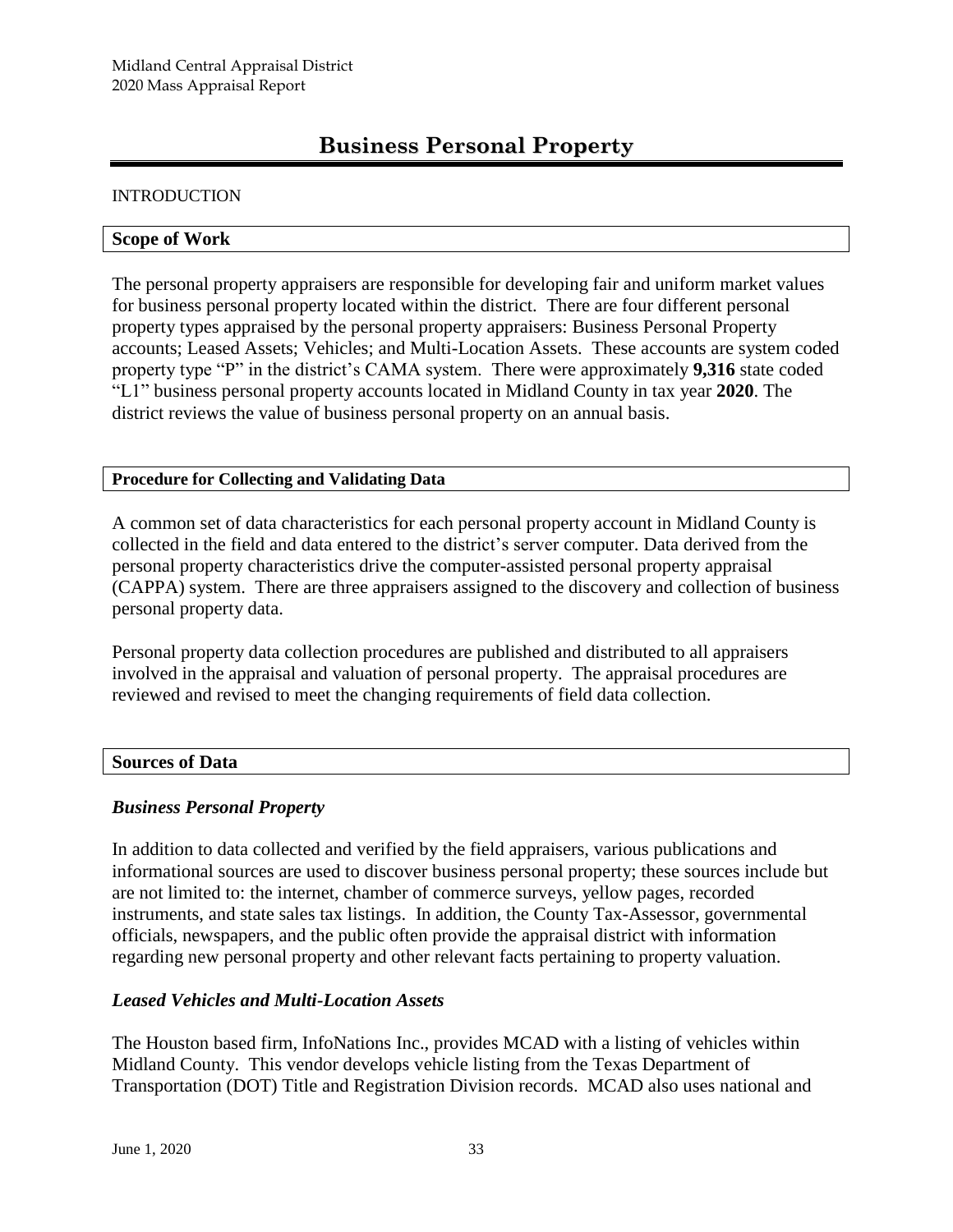regional publications to research vehicle value benchmarks. Other sources of data include property owner renditions and field inspections.

The primary source of leased and multi-location assets is property owner renditions of property. Other sources of data include field inspections.

#### **Highest and Best Use Analysis**

The highest and best use of property is the reasonable and probable use that supports the highest present value as of the date of the appraisal. The highest and best use must be physically possible, legal, financially feasible, and productive to its maximum. The highest and best use of taxable business personal property is normally its current use.

#### **Model Specification**

#### SIC Code Analysis

Four digit numeric codes, called Standard Industrial Classification (SIC) codes, were developed by the federal government to identify business entities having common attributes. These classifications are used by MCAD as a way to delineate personal property by business type. MCAD has further stratified these codes by adding alpha suffixes to SIC codes in order to group business types that have similar personal property characteristics.

SIC code identification and delineation is the cornerstone of the personal property valuation system at the district. All of the personal property analysis work done in association with the personal property valuation process is SIC code specific. There are over 400 personal property SIC codes. SIC codes are delineated based on observable aspects of homogeneity and are periodically reviewed to determine if further stratification is warranted.

#### **Model Calibration**

#### Cost Schedules

The personal property coordinator builds cost schedules based on SIC codes. Cost data from property owner renditions, hearings, Comptroller of Public Accounts state schedules, and published cost guides are utilized to develop the cost schedules. The cost schedules are reviewed as necessary to conform to changing market conditions. The schedules are typically in a "price per square foot" format, although some SIC codes are in a "unit price" format. Unit-in-place property includes hotels in which property is valued on a "per room" basis.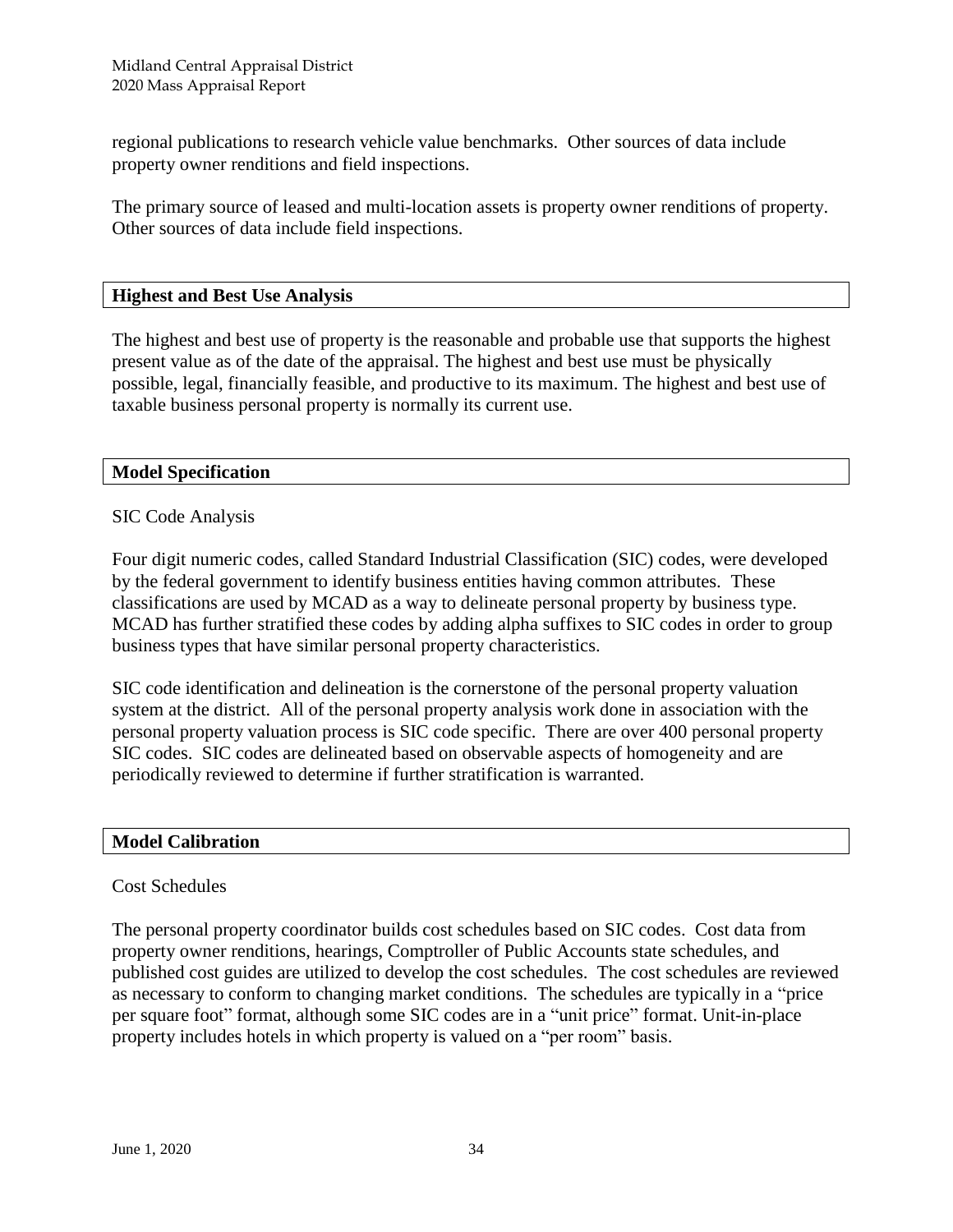Midland Central Appraisal District 2020 Mass Appraisal Report

Statistical Analysis

Summary statistics including, but not limited to, the median, weighted mean, and standard deviation provide the analysts an analytical tool by which to determine both the level and uniformity of appraised value by SIC code. Review of the standard deviation can discern appraisal uniformity within SIC codes.

# **Final Models: Depreciation Schedule and Trending Factors**

# *Business Personal Property*

The primary approach to the valuation of business personal property is the cost approach. The replacement cost new (RCN) is either developed from property owner reported historical cost or from developed valuation models. The trending factors used to develop RCN are based on published valuation guides. The percent good depreciation factors are also based on published valuation guides. The index factors and percent good depreciation factors are used to develop present value factors (PVF), by year of acquisition, as follows:

# PVF = INDEX FACTOR x PERCENT GOOD FACTOR

The PVF is used as an "express" calculation in the cost approach. The PVF is applied to reported historical cost as follows:

# MARKET VALUE ESTIMATE = PVF x HISTORICAL COST

This mass appraisal PVF schedule is used to ensure that estimated values are uniform and consistent within the market.

# *Computer Assisted Personal Property Appraisal (CAPPA)*

The CAPPA valuation process has two main objectives: 1) Analyze and adjust existing SIC models. 2) Develop new models for business classifications not previously integrated into CAPPA. The delineated sample is reviewed for accuracy of SIC code, square footage, field data, and original cost information. Models are created and refined using actual original cost data to derive a typical replacement cost new (RCN) per square foot for a specific category of assets. The RCN per square foot is depreciated by the estimated age using the depreciation table adopted for the tax year.

The data sampling process is conducted in the following order: 1) Prioritizing Standard Industrial Classification (SIC) codes for model analysis. 2) Compiling the data and developing the reports. 3) Field checking the selected samples. The models are built and adjusted using internally developed software. The models are then tested against the previous year's data. The typical RCN per square foot (or applicable unit) is determined by a statistical analysis of the available data.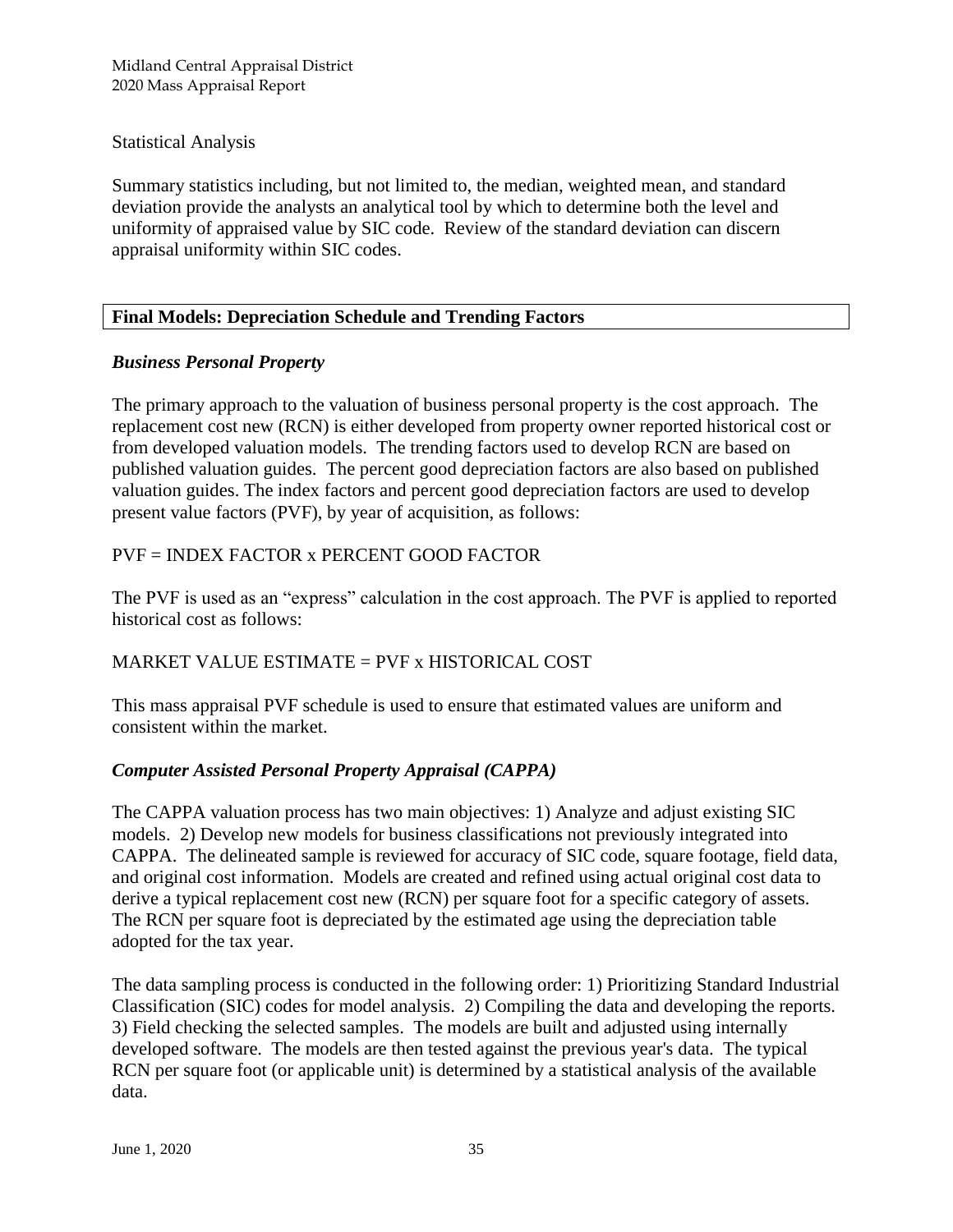CAPPA model values are used in the general business personal property valuation program to estimate the value of new accounts for which no property owner's rendition is filed. Model values are also used to establish tolerance parameters for testing the valuation of property for which prior data years' data exist or for which current year rendered information is available. The calculated current year value or the prior year's value is compared to the indicated model value by the valuation program. If the value being tested is within an established acceptable percentage tolerance range of the model value, the account passes that range check and moves to the next valuation step. If the account fails the tolerance range check, it is flagged for individual review. Allowable tolerance ranges may be adjusted from year to year depending on the analysis of the results of the prior year.

# *Vehicles and Leased and Multi-Location Assets*

Value estimates for vehicles are provided by the outside vendor InfoNations, and are based on NADA published book values and Hunter McLean published book values. Vehicles which are not valued by the vendor are valued by an appraiser using PVF schedules or published guides.

Leased and multi-location assets are valued using the PVF schedules mentioned above. If the asset to be valued in this category is a vehicle, then published book values or similar values provided by a vehicle data vendor are adjusted according to current economic criteria. Assets that are not valued by the vendor are valued by an appraiser using PVF schedules or published guides.

#### **How Estimates are reviewed**

#### *Business Personal Property*

A valuation computer program exists in a computer server environment that identifies accounts in need of review based on a variety of conditions. Property owner renditions, accounts with field or other data changes, accounts with prior hearings, new accounts, and SIC cost table changes are all considered. The accounts are processed by the valuation program and pass or fail preset tolerance parameters by comparing appraised values to prior year and model values. Appraisers individually review accounts that fail the tolerance parameters.

#### *Vehicles and Leased and Multi-Location Assets*

A vehicle master file is received on CD media from an outside vendor. Existing vehicles in the MCAD system from the prior year are programmatically matched to current DOT records. The vehicles remaining after the matching process are sorted by owner name and then prioritized by the number of vehicles owned. These vehicles are then matched to existing accounts and new accounts are created as needed. Vehicles that are not valued by the vendor are valued by an appraiser using PVF schedules or published guides.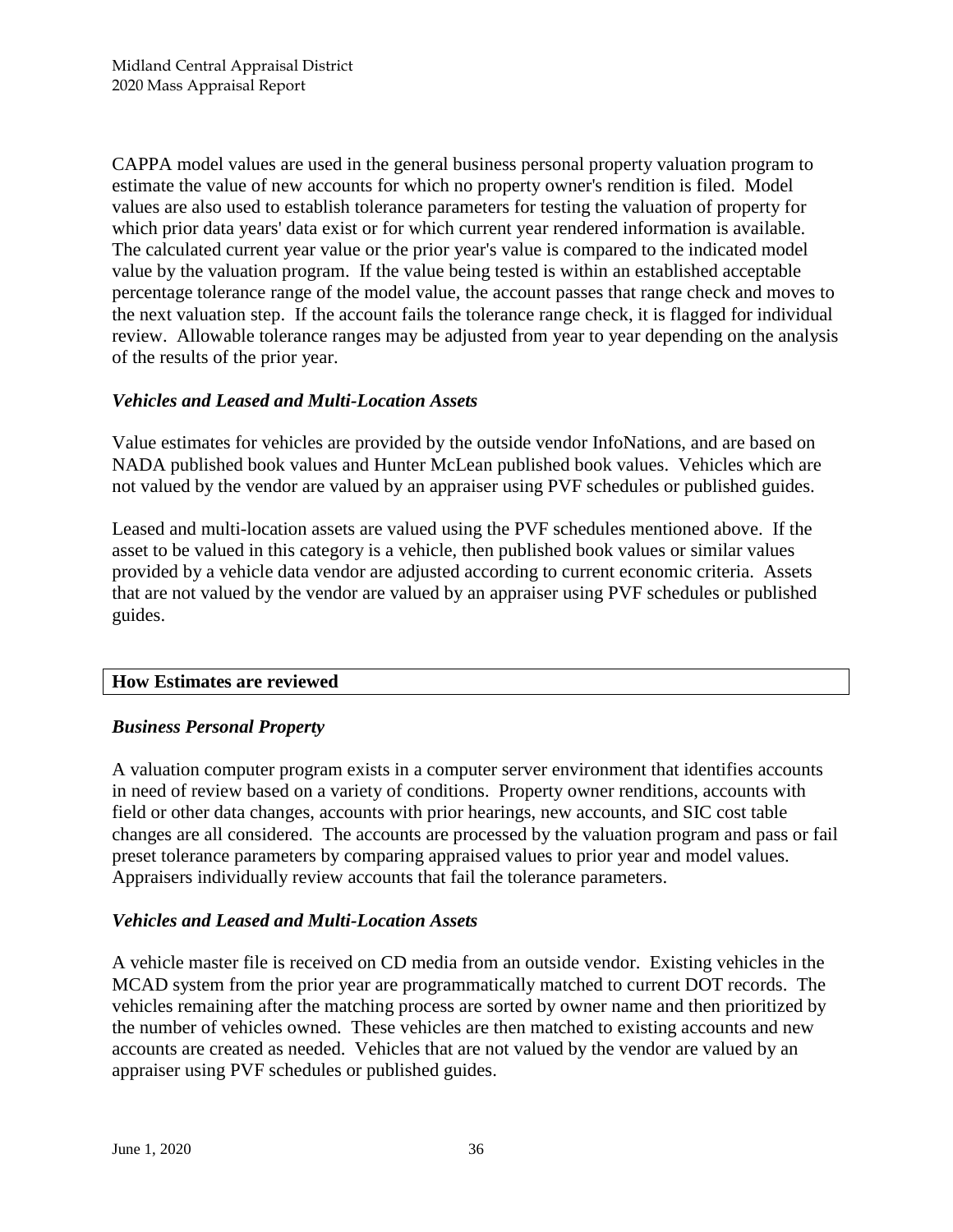Leasing and multi-location accounts that have a high volume of vehicles or other assets are loaded programmatically if reported by the property owner electronically. Accounts that render by hard copy are either data entered by MCAD or sent to an outside data entry vendor.

After matching and data entry, reports are generated and reviewed by an appraiser. Once proofed, the report is then mailed to the property owner for review. Corrections are made and the account is noticed after supervisor approval.

# **Appraisal Performance tests used and performance measures attained**

The comptroller's biennial Property Value Study uses state cost and depreciation schedules to develop comparative value estimates for personal property. These value estimates are compared to MCAD's personal property values and ratios are calculated, along with descriptive statistics that report appraisal performance.

New or revised cost and depreciation schedules are tested by running the valuation program in a test mode prior to the actual valuation cycle. This gives the appraisers a chance to make additional refinements to the schedules if necessary.

| NAME         | TITLE                        | TDLR  | TYPE of ASSISTANCE                                                                                                                     |
|--------------|------------------------------|-------|----------------------------------------------------------------------------------------------------------------------------------------|
| Zack Kohn    | Personal Property<br>Manager | 74394 | Supervise the appraisal of personal<br>property. Update personal property<br>aircraft values                                           |
| Zachary Kohn | Appraiser                    | 74394 | Appraisal of personal property. Conduct<br>field data collection for personal property                                                 |
| Shawna Niver | Appraiser                    | 74297 | Supervises VIT appraisals. Oversees the<br>valuation of mobile homes, MH and RV<br>Parks. Assist with Personal Property<br>valuations. |

#### STAFF PROVIDING SIGNIFICANT MASS APPRAISAL ASSISTANCE IN THE VALUATION OF BUSINESS PERSONAL PROPERTY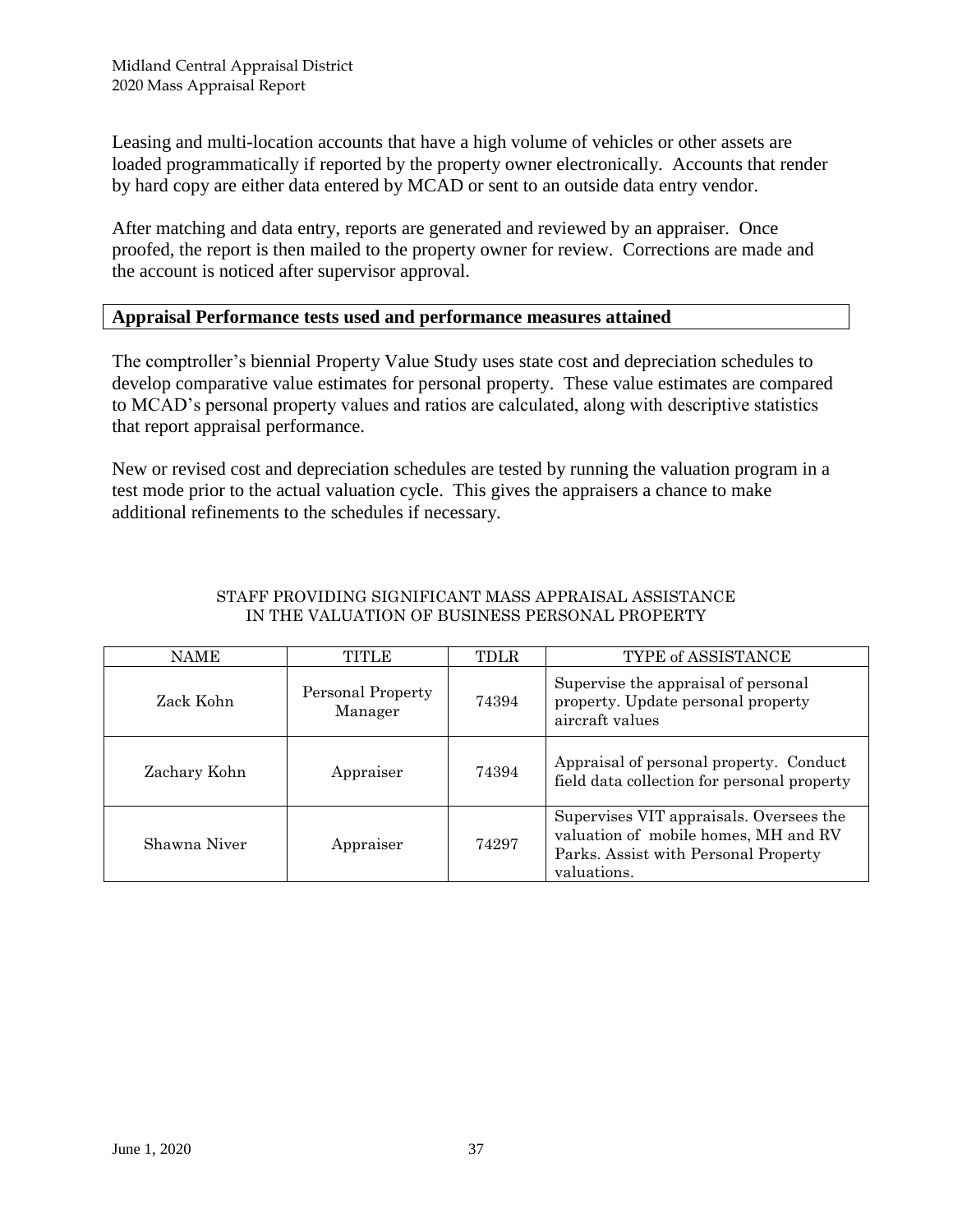# **Mineral Property**

The Midland Central Appraisal District contracts with the firm Prichard and Abbott for the valuation of mineral real property. Prichard and Abbott has prepared a separate and distinct mass valuation report pertaining to mineral property on behalf of the appraisal district for the current tax year. The mass industrial valuation report is made in accordance to current USPAP requirements and standards. These accounts are system coded property type "N" in the district's CAMA system. There were approximately **162,828** state category "G1" mineral real property accounts in **2020**.

Midland Central Appraisal District maintains a copy of the mineral valuation report on file for public inspection and review.

# *District Staff Providing Significant Assistance to Valuation Contractors*

| <b>NAME</b>        | TITLE                      | <b>TDLR</b> | <b>TYPE of ASSISTANCE</b>                                                                                                 |
|--------------------|----------------------------|-------------|---------------------------------------------------------------------------------------------------------------------------|
| Carmen Rodelo, RPA | Commercial Real<br>Manager | 71357       | Supervisor of commercial real valuations<br>and inspections. Coordinates field data<br>collection for commercial property |
| Tommy Sorrells     | Appraisal Clerk            | N/A         | Provides assistance with mineral<br>discovery and division order records.                                                 |